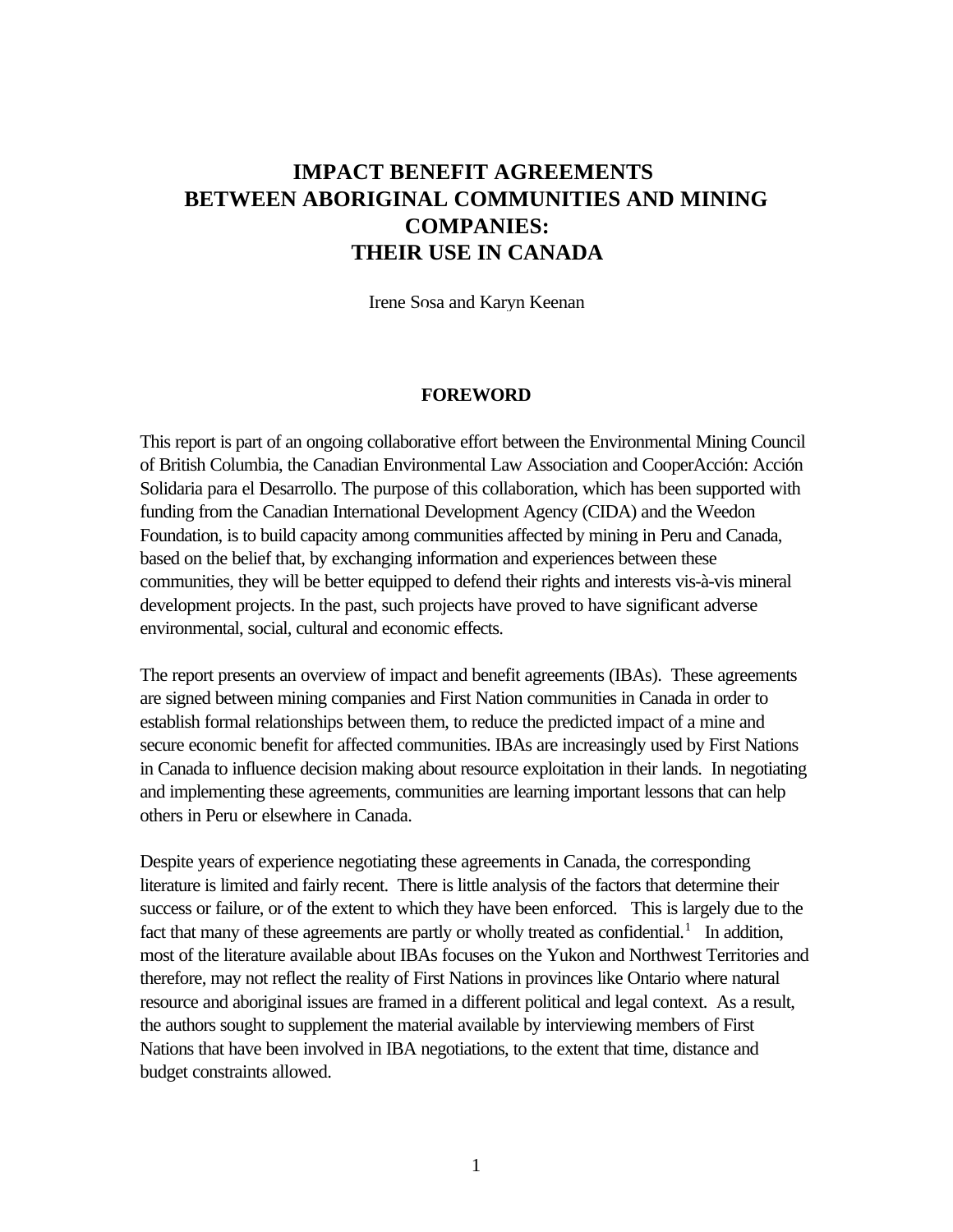For this research CELA drew from its experience as a legal aid clinic that periodically provides legal advice to First Nations in Ontario, as well as a founding member of MiningWatch Canada (MWC), a young, nation-wide coalition of social justice, environmental and indigenous organisations that responds to the impacts of irresponsible mining practices in Canada and abroad. Among MWC members are organisations like the Canadian Arctic Resource Committee, the Yukon Conservation Society and the Innu Nation, organizations that work directly with indigenous communities affected by mining and that have produced materials that were used in this report. MiningWatch Canada also held two workshops to discuss the impact of mining on local communities.<sup>2</sup>

Finally, the authors would like to thank Shin Imai, Kathy Cooper, Luis Antonio Monroy, Philippe Denault and Theresa McClenaghan for their assistance in the preparation of this paper.

#### **INTRODUCTION**

Mining projects can have enormous social, cultural and environmental impacts on local communities. They can generate pollution, cause land expropriation and displacement, affect wildlife and crops, create social tension and economic inequalities, and disrupt family and community life. Mining can also bring economic benefits, in the form of employment, contracts, or the purchase of locally-produced goods. Very often, however, communities are unable to reap these potential benefits, due to limited experience and skill development, inadequate access to information and limited funding opportunities.

One way to minimise the negative impacts of mining projects and to ensure local benefit is through the negotiation of binding agreements between companies and communities. In Canada, these agreements are commonly called impact and benefit agreements (IBA).<sup>3</sup> These agreements are mechanisms for establishing formal relationships between mining companies and local communities. Their primary purposes are: i) to address the adverse effects of commercial mining activities on local communities and their environments, and ii) to ensure that First Nations receive benefits from the development of mineral resources.

IBAs do not usually identify or quantify a mine's predicted impacts. However, environmental and social impact assessments provide key information for designing IBAs and in many cases, are appended to the agreements. In circumstances where such assessments have not been conducted, IBAs may establish mechanisms to ensure that communities participate in, or are consulted during, an assessment process.

#### **1.0 THE PARTIES TO AN IBA**

Early IBA analogues were negotiated between government and the private sector and primarily focussed on the setting of employment targets for local people in mining projects.<sup>4</sup> As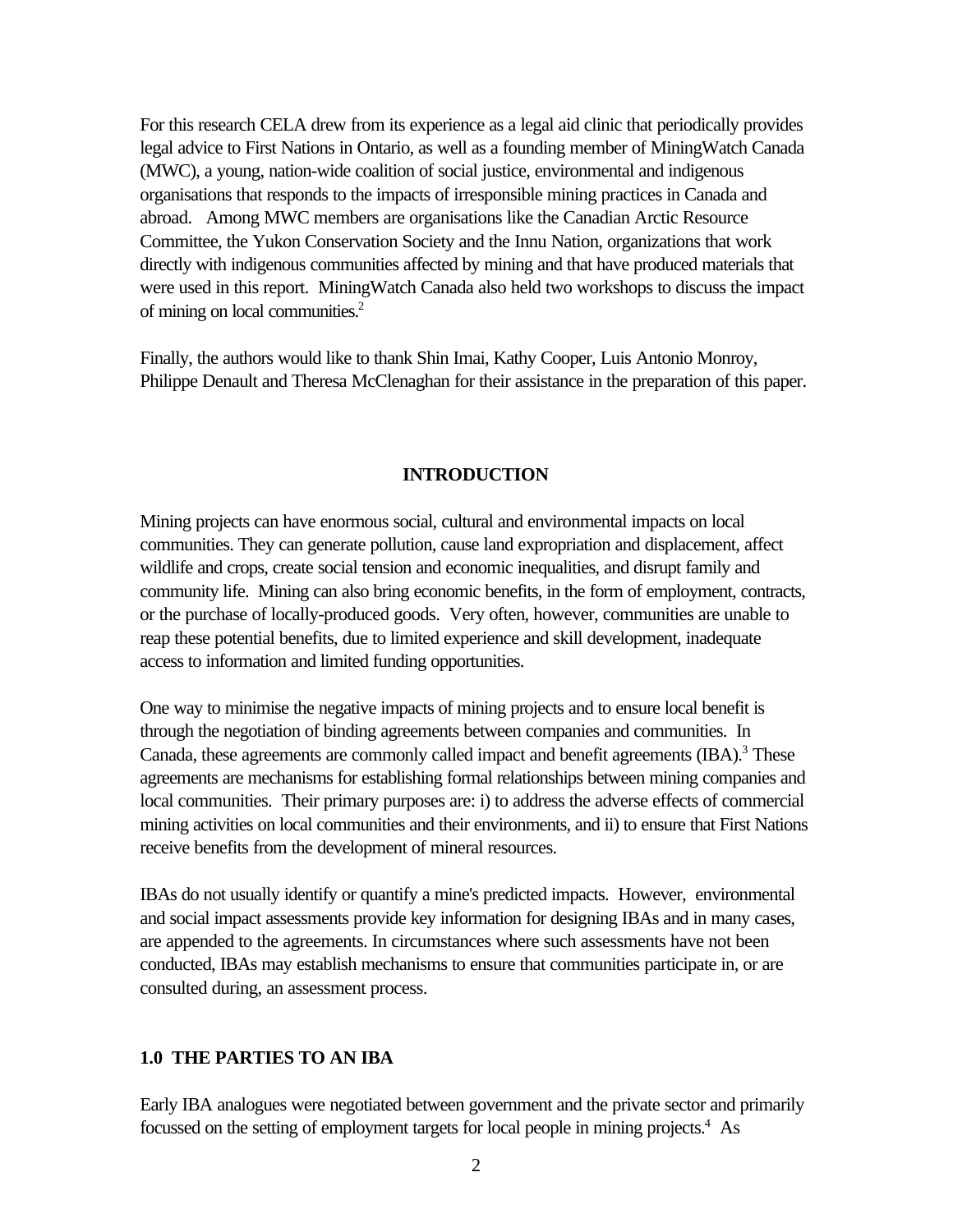aboriginal rights have gained judicial and political recognition, and as more First Nations have settled land claims in recent decades, First Nations have begun to negotiate directly with mining companies. While many First Nations welcome this change, others are concerned that their interests may not be served without some kind of government involvement, whether as a party to an agreement or by providing funding to First Nations for the negotiation of an agreement.<sup>5</sup>

In the negotiation of an IBA, First Nation parties can be represented by band councils, chiefs or aboriginal development corporations. Some First Nations in Canada and Australia have found that having one development corporation or institution represent several Aboriginal communities or land owners in their negotiation with mining companies can be very beneficial, provided that good communication and community consultation mechanisms are established. This allows for more efficient and effective use of available leadership and expertise and can avoid the "divide and conquer" strategy that some mining companies have used in the past.<sup>6</sup> When more than one aboriginal party is involved, the agreement may give preferential status to one over the others, such as to the community that lives closer to the mine.

# **2.0 THE LEGAL FRAMEWORK**

# **2.1 Aboriginal and Treaty Rights**

This section provides a brief overview of the legal rights of Canadian First Nations including Aboriginal rights, treaty rights and rights that are defined in Aboriginal land claim agreements. The extent of these rights, and the degree to which they may be infringed upon by government, is a developing area of law.

Canadian jurisprudence recognizes a unique category of rights that are enjoyed exclusively by First Nations. These Aboriginal rights are based on First Nations' occupation and use of the land prior to the arrival in Canada of Europeans. These rights are legally described as *sui generis,* meaning of their own kind or class. Aboriginal rights encompass a range of rights, including Aboriginal title to land. Aboriginal title is a right that is held communally by a First Nation. It affords the nation exclusive use and occupation rights to the land, for a variety of purposes.<sup>7</sup> Although Canadian courts have begun to define the specific nature and content of Aboriginal rights, there persists significant ambiguity regarding their extent. However, several commentators argue that with *Delgamuukw,<sup>8</sup>* the Supreme Court of Canada has established that Aboriginal title includes ownership of mineral resources.<sup>9</sup>

The inclusion of mineral ownership in Aboriginal title does not necessarily mean that First Nation owners may develop those resources. In *Delagmmukw*, the court established that Aboriginal title does not include the right to use lands in a manner that destroys the relationship between Aboriginal peoples and their lands. As an illustration, the Supreme Court of Canada states that strip mining a hunting ground would preclude further hunting in that area and would therefore be a prohibited use. In addition, there may be circumstances in which the government may infringe upon Aboriginal title, preventing its free exercise by First Nations. When, and to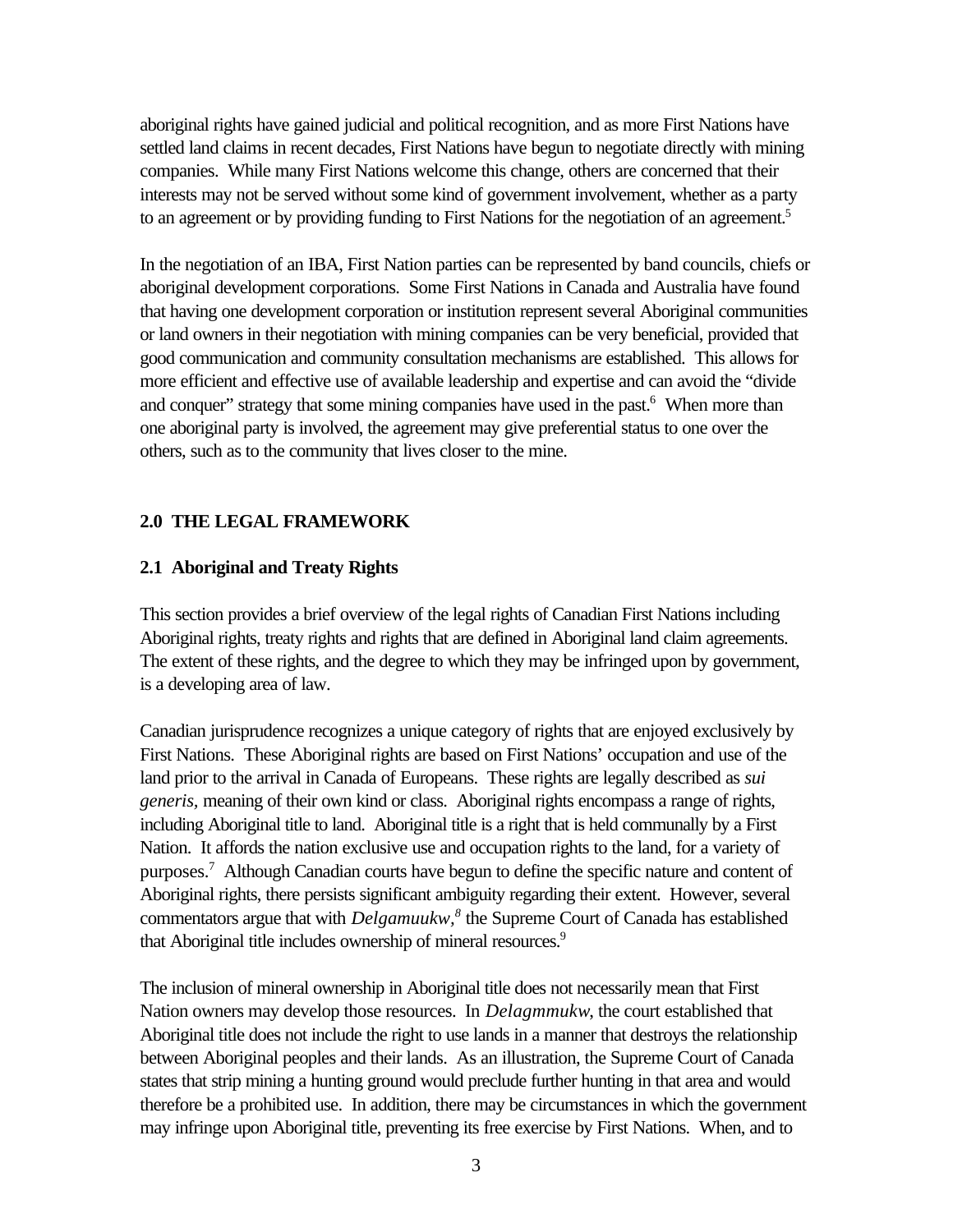what extent First Nations are precluded from developing the resources that are included in Aboriginal title, is an evolving area of law.

Treaty rights are those that are granted in the specific agreements that have been entered into by particular First Nations and the federal government of Canada. The majority of these agreements were signed in the 1800s and early 1900s. In the making of a treaty, according to the written documents that were prepared by government representatives, the First Nation party cedes title to often large tracts of land in return for benefits such as monetary payments, and hunting and fishing rights, in the area in question. In other words, the First Nation gives up all claims of ownership over the land and the government obtains title. The content and legality of these agreements is often contested by their First Nation signatories, who argue that their representatives often did not understand the complex legal documents. Many First Nations argue that the written treaty documents do not reflect the oral negotiations that took place.

Land claim agreements are modern treaties. These agreements establish a First Nation's rights with respect to a defined area of land and routinely cover resource management issues, including mineral rights. For example, the *Nunavut Land Claims Agreement<sup>10</sup>* grants the Inuit title to approximately  $350,000$  km<sup>2</sup> and mineral rights to approximately  $35,000$  km<sup>2</sup>. Land claim agreements can also include the establishment of new institutions and regimes for regulating land and resource use in the land claim area. For example, the *Nunavut Land Claims Agreement* establishes the Surface Rights Tribunal to resolve conflicts in the land claim area. Such conflicts may occur over areas where the Inuit have the right to occupy or use the land (occupancy or usufrutory rights) but where third parties hold the subsurface rights. An example of such a situation occurs where the Inuit have been granted hunting rights to an area of land that lies within the land claim area but which is Crown-owned. In other words, under the land claim agreement, the government retains ownership of this are of land but the First Nation is granted the right to hunt on the land. As owner of such lands, the Crown may grant the subsurface rights to the land to a mining company. Because mine development and hunting are generally mutually-exclusive forms of land use, the Tribunal would be called upon to resolve this land use conflict.

Both Aboriginal and treaty rights are constitutionally protected in Canada. The federal government may still infringe on these rights, but not without the requisite justification.<sup>11</sup>

### **2.2 Mining Regulation**

### Mineral Tenure

Generally, mineral rights follow land ownership in Canada. Collectively, the Canadian federal and provincial governments own approximately ninety percent of Canadian land. Consequently, these parties own and control the vast majority of the country's mineral resources. However, private development of public mineral assets is secured through the "free entry" system of mine staking. This system, which ensures that tenure to mineral resources is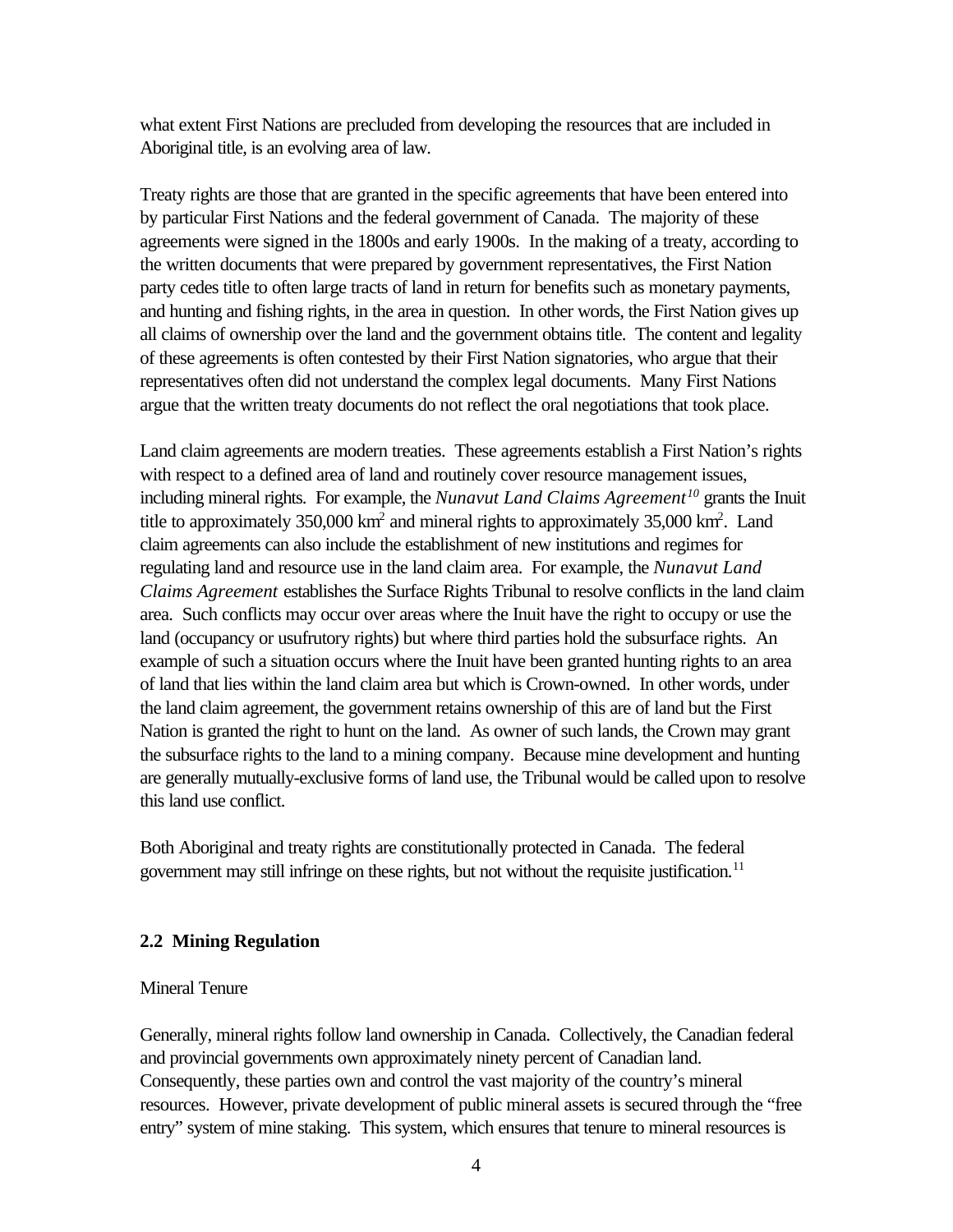available on a first-come, first-served basis, is the *modus operandi* in virtually all Canadian jurisdictions.<sup>12</sup> Under this system, mining proponents stake (mark) an area of public land for future exploration and in so doing, establish a right to the mineral resources in the claimed area. First Nations and environmentalists have long complained that this archaic system perpetuates an ethic of exploitation and gives priority to mining over other land uses. $13$ 

In some situations, First Nations may hold tenure to mineral resources. Land claim agreements and treaties may assign mineral rights to their areas, to First Nation parties. Similarly, as described above, Aboriginal title may afford ownership rights to mineral resources. When First Nations own mineral rights, third parties may not stake such areas without the explicit permission of the First Nation owner. This is discussed below.

### Mining Regulation

Canada is a federal state consisting of ten provinces. The Canadian Constitution identifies those subject areas over which the federal government has jurisdiction to legislate.<sup>14</sup> Federal law is applicable to the entire nation. The Constitution also identifies subject areas over which provincial governments may legislate.<sup>15</sup> Provincial laws are applicable only in the particular province where they are passed. Finally, Canada contains three territories. These areas are governed by the federal government.

The regulation of natural resources in Canada is complex. Generally, provincial governments have constitutional jurisdiction to regulate natural resource exploitation in their territories. This means that each province in Canada has a distinct regulatory system governing the mining industry. In the Yukon and Northwest Territories, the federal government is the regulator. In Nunavut, mineral development is governed through resource management agreements under the *Nunavut Land Claims Agreement*.

Adding complexity to this scenario is the jurisdiction of the federal government to legislate with respect to certain aspects of the mining industry, nation-wide. For example, the federal government has constitutional jurisdiction to regulate Canadian fisheries. Under the federal *Fisheries Act,*<sup>16</sup> the federal government has responsibility for the protection of fish habitat and waters frequented by fish, areas that are often adversely impacted by mining activities. Furthermore, both federal and provincial environmental assessment legislation may also apply to a mining development.<sup>17</sup>

Finally, Indian reserves are areas that are owned by First Nation Bands and which may only be alienated (sold or given) to the federal government. A First Nation Band is a legal entity, of which there are over six hundred in Canada, that is created under the federal *Indian Act.<sup>18</sup>* A Band is analogous to a community or nation of indigenous people. Bands elect governments which have jurisdiction over any reserve land that the Band may have. Indian reserves are a creation of the *Indian Act*. They are areas of land that may have been identified in a treaty or may have been established by government order. First Nations have expressed their dissatisfaction with the level of control they exercise over decisions that affect their reserves.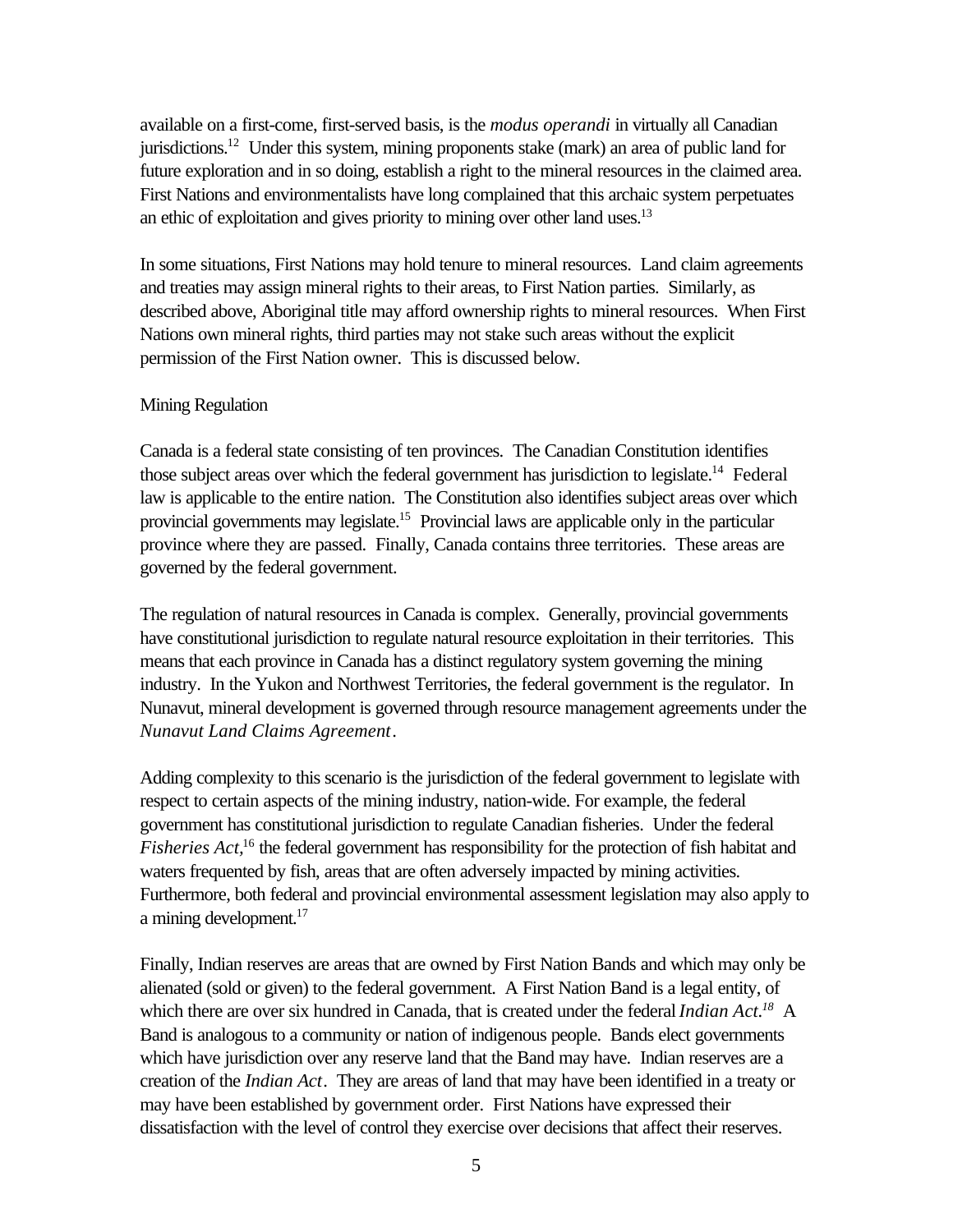The development of mineral resources on Indian reserve lands is regulated by the *Indian Act* and the *Indian Mining Regulations.<sup>19</sup>*

# **2.3 When are IBAs Negotiated?**

Recent decades in Canada have seen increased political and legal recognition of the rights of this country's First Nation peoples. This recognition has coincided with more explicit acknowledgement of both historical and current injustices suffered by Canadian Aboriginal people. In 1982, the Canadian Constitution was amended to explicitly protect the existing Aboriginal and treaty rights of Canada's First Nations. In addition, there is a growing and evolving body of jurisprudence in Canada that recognizes and defines First Nations' rights. In 1996, the federally-appointed Royal Commission on Aboriginal Peoples concluded its lengthy and comprehensive investigation and released an extensive report including recommendations for resolving outstanding questions on the legal, political and economic rights and responsibilities of Canada's Aboriginal peoples. Several fora have been established to resolve outstanding Aboriginal land claims. In 1999, the new territory of Nunavut was created, a process that included the ratification of a land claim agreement that protects the land and resources of the Inuit.

Despite these achievements, the legal, economic and social condition of First Nations in Canada is far from satisfactory. However, the slow advances described above are important accomplishments and have resulted in wider recognition of the legitimate role of First Nations in governance and economic development. This backdrop has supported the increasing prevalence of IBAs.

Impact and benefit agreements in Canada are negotiated for different reasons, depending on the particular First Nation's land and resource rights, the regulatory framework that is in place and the relationship that exists between affected communities and the mining company.

### Land Claims

Where land claims have been settled, the First Nation may own surface and subsurface rights to some areas within the land claim settlement area. Such ownership allows the First Nation to control whether and how mining can proceed. Generally, the First Nation will have developed a mineral leasing or permit system for third parties that are interested in developing First Nation mineral reserves. Such regulatory requirements allow First Nations to impose the negotiation of an IBA.

There may also be portions of a land claim settlement area where the First Nation owns just the surface land, while the Crown owns the subsurface rights. In such cases, the land claim agreements often grant First Nations a significant degree of control over access to the land.<sup>20</sup> As discussed above, land claim agreements usually include arbitration provisions for those situations where the First Nation and the holder of the subsurface rights cannot reach an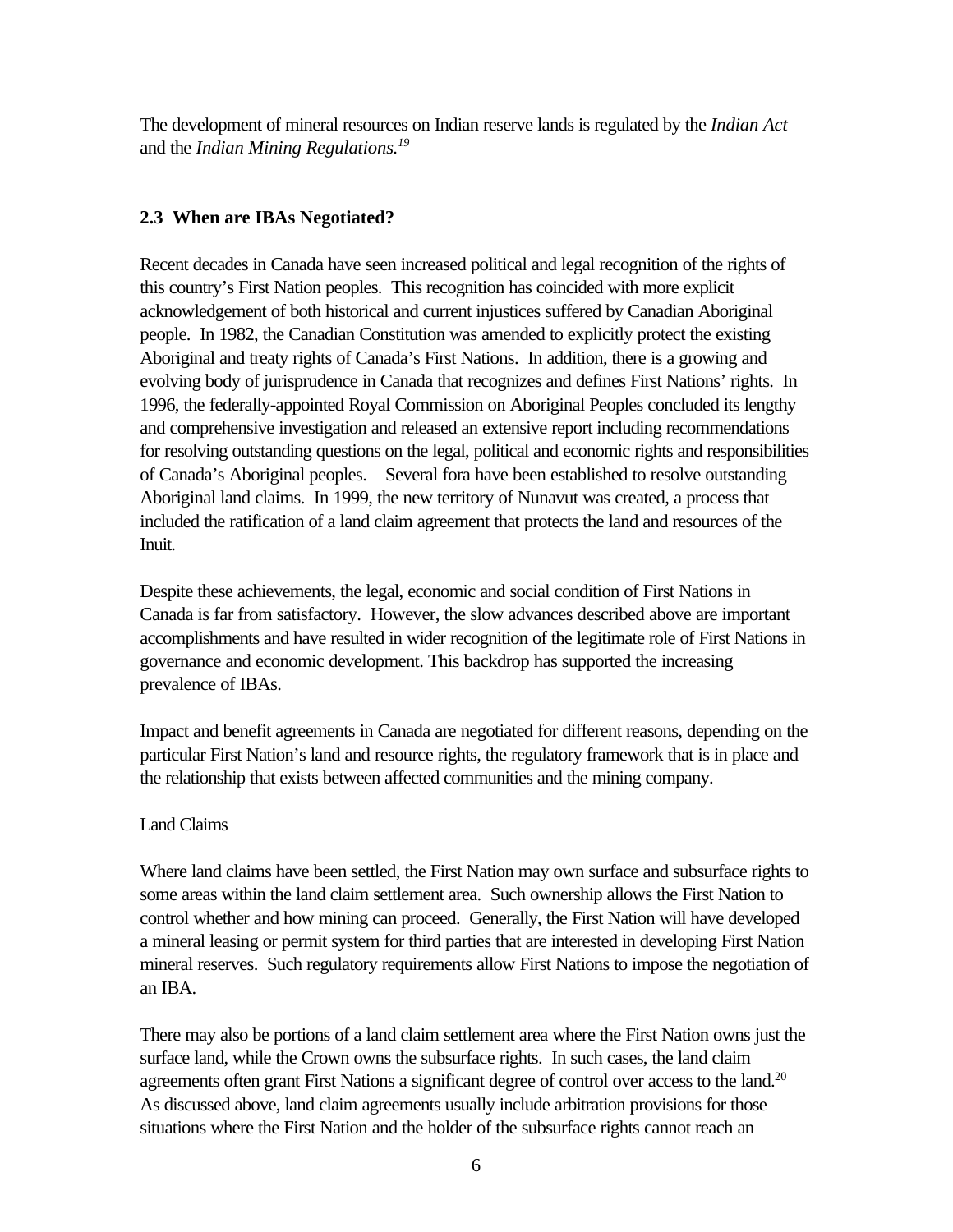agreement on surface access. Such agreements generally include compensation to the First Nation in exchange for access to its land.

There are also likely to be portions of a land claim settlement area for which the Crown owns both surface and subsurface rights. The First Nation may still exercise some rights, such as notification and consultation rights, regarding the use of this land. $21$ 

Outstanding land claims or land claims negotiations may serve as sufficient initiative for mining companies to enter IBA discussions with First Nations. For example, in the case of the Raglan mine in Northern Quebec, the mining company Falconbridge agreed to negotiate with the native Makivik corporation because the federal government had recognized an Inuit claim as meriting negotiation. Although the claim area did not include the mine, it could potentially have affected mine transportation routes.<sup>22</sup>

Furthermore, a land claim agreement may explicitly require the negotiation of IBAs for resource exploitation activities. This is the case with the *Nunavut Land Claims Agreement* which requires that an Inuit Impact and Benefit Agreement (IIBA) be negotiated between the company and the involved Inuit organisation prior to the commencement of a "Major Development Project<sup>323</sup> and provides a list of the issues that are appropriate for inclusion in IIBAs. The federal Minister of the Department of Indian and Northern Affairs exercises some powers with regard to the coming into effect of an IIBA.

Likewise, the *Inuvialuit Final Agreement* in the Northwest Territories establishes provisions for the negotiation of different types of agreements which fulfil some of the functions of IBAs. The negotiation of a "Participation Agreement" is mandatory when permanent access is granted to Inuvialuit lands in order to undertake significant commercial activities such as mining.<sup>24</sup>

### Aboriginal Rights

When land claims are outstanding, mineral rights may be unclear, particularly if there are conflicting claims. However, First Nations may exercise some rights regarding land use decisions for these areas, possibly as part of their constitutionally-recognized Aboriginal rights. This is an evolving area of law.

### Government Policy

In other instances, where IBAs are not sought through First Nation and or resource rights nor are required under a land claim agreement, government may demand that an IBA be negotiated for a specific project, on an ad hoc basis. Such a requirement may be part of an overall social policy to benefit Aboriginal communities or may result because the mine is predicted to have a significant social and/or environmental impact. In the case of the Ekati mine in the Northwest Territories, the mining company BHP and aboriginal organizations voluntarily entered into IBA negotiations. During the approval process for a water license, when an agreement was not yet forthcoming, the Minister of the Department of Indian Affairs and Northern Development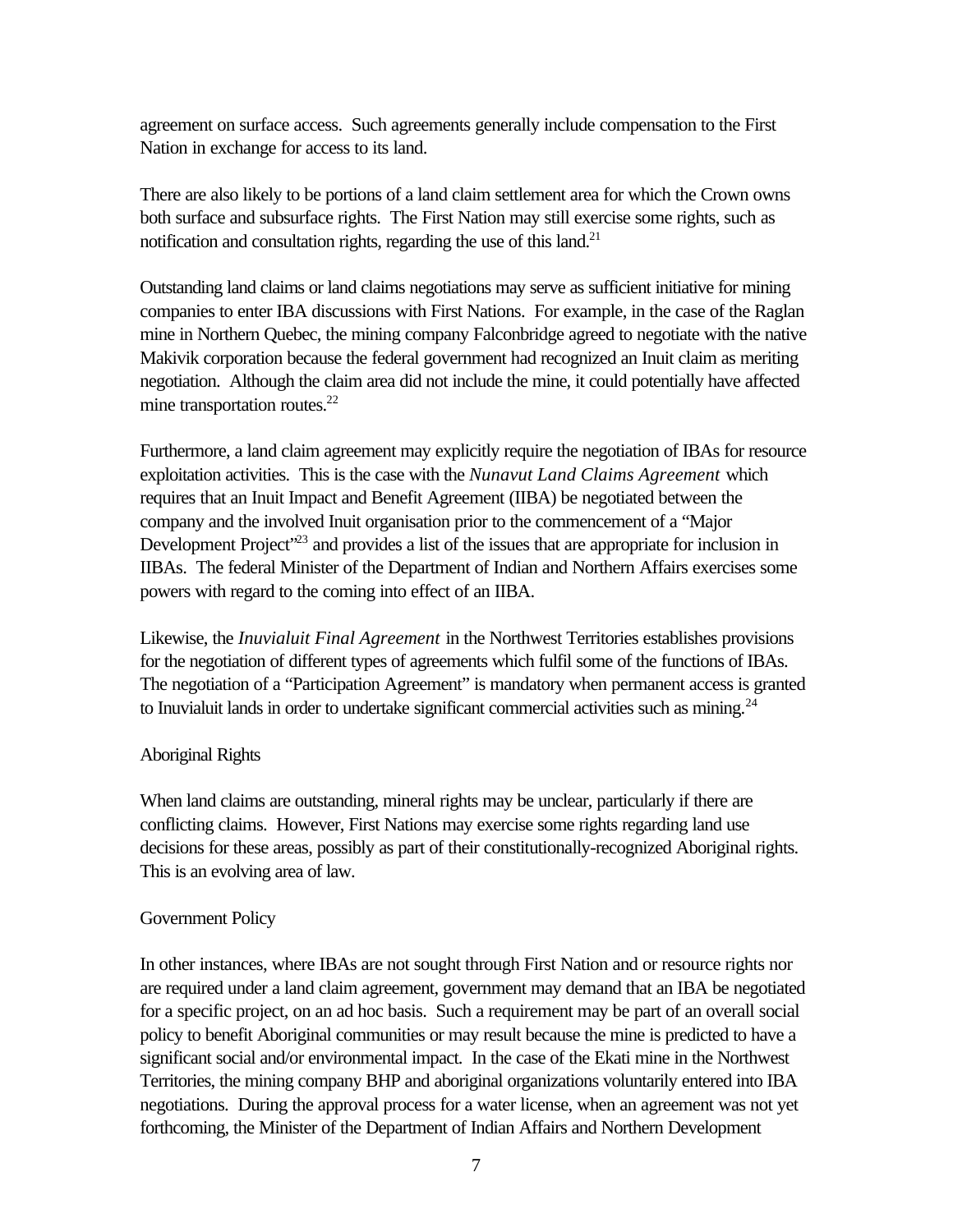(DIAND) made the granting of the license conditional on there being "satisfactory progress" in the negotiations during a 60 day period. The negotiation of IBAs is now considered to be a *de facto*, albeit unwritten, regulatory requirement in the North.<sup>25</sup>

Governments may also require negotiation on a case-by-case basis in order to satisfy their fiduciary obligation towards Aboriginal peoples. This requirement may be imposed more frequently in areas where land claims are outstanding. Canadian governments' fiduciary relationship with First Nations requires them to act in the best interest of First Nations and to protect Aboriginal rights.

### Private Sector Initiative

Finally, mining companies may view IBAs as a beneficial tool and thus be willing to negotiate them despite the absence of legal requirements to do so. IBAs can be a good public relations practice and can help garner local support for a project, thus reducing its social risk. In addition, when mining is taking place in remote and isolated areas, these agreements may be a way to secure a labour force for the mine at reasonable cost.

# **2.4 The Legal Status of IBAs**

IBAs are commonly treated as private contracts between the signatories. For example, the *Nunavut Land Claims Agreement* states that IIBAs "may be enforced by either party in accordance with the common law of contract.<sup> $26$ </sup> Where there is no such legal provision, IBAs may specify that they be applied in accordance with the law of contract. However, at least one commentator has warned against the characterization of IBAs as purely private contracts, given the role that they may play in the regulation of mining activities, such as when they are encouraged or required as a precondition for the granting of a government license or permit.<sup>27</sup> In such cases, IBAs may have characteristics of both contractual and regulatory instruments.

# **3.0 PRE-NEGOTIATION**

An IBA usually is, and should be, the result of a process of community consultation and capacity-building. The mine at issue may be the community's first experience with the mining industry, people may not be aware of the positive and negative impacts of mining activities and therefore, may have a difficult time deciding what to include in an IBA. The community may also be divided regarding whether mining should proceed in their territory and if so, under what conditions.<sup>28</sup> As a result, before entering into negotiations with a company, band councils or leaders usually discuss the impact of mining at the community level and obtain a "mandate" from the community. The problem however, is that very often IBA negotiations occur within short time frames that do not allow communities to digest all the information about the project, seek advice from consultants with appropriate expertise and make an informed decision.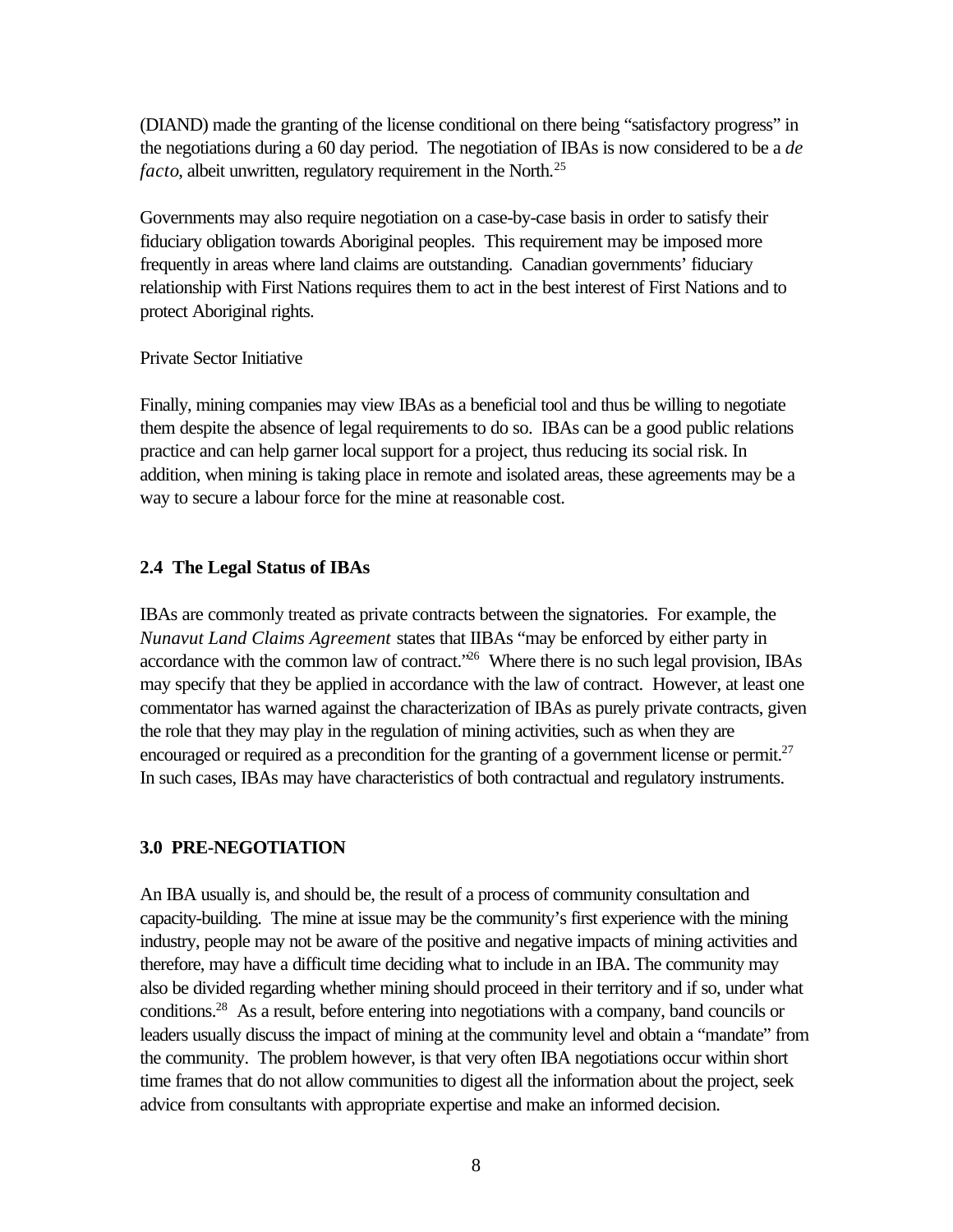Defining a negotiating position from the outset has several advantages. First, the process of consultation that is undertaken in order to arrive at such a position develops awareness among community members about the issues at stake and engages them in the process.<sup>29</sup> Second, having a clear position on paper increases the chances of promoting one's agenda. In this way, the community's priorities, and not the company's, will form the starting point for negotiations. Finally, the community's position also represents a benchmark for measuring progress in the negotiations and developing alternative proposals in the case of standstill.<sup>30</sup>

Before entering into the negotiation of the IBA, some communities have found it useful to sign a memorandum of understanding or agreement in principle to establish the "rules of the game" for the negotiation, identify the negotiators on both sides and specify the communication channels to be followed. While the negotiation of such a memorandum is a time consuming task, it can also avoid problems down the road, such as the failure of the parties to comply with their obligations during the negotiation, leader cooptation or use of the "divide and conquer" strategy by the company.<sup>31</sup>

Where multiple First Nation parties negotiate separate agreements with the same company, it may be useful for the First Nations to agree on principles of cooperation such as which what decisions can be made independently and which must be made jointly, and whether there is a "privileged" party in the agreement that receives greater benefit (for example, communities that live closer to the mine and which therefore will be more greatly affected).

### **4.0 IBA CONTENT**

This section provides a brief discussion of the contents of impact benefit agreements. While earlier agreements focussed on employment, more recent IBAs may include environmental restrictions, social and cultural programs, dispute resolution mechanisms and revenue sharing provisions, among other elements. In the context of government cutbacks to social programs and environmental regulation, the wide scope of these agreements and the reduced government role in their negotiation and execution has led to criticism that IBAs are a form of government downloading that sees companies act as welfare providers and communities as environmental watchdogs.

There is no formula for the drafting of an IBA. While the following discussion includes examples of the issues that are most commonly addressed in impact benefit agreements, the particular provisions will ultimately depend on the expectations and needs of each community, as well as the predicted impact of the mine. Examples of some agreements have been included by way of illustration.

#### **4.1 Introductory Provisions**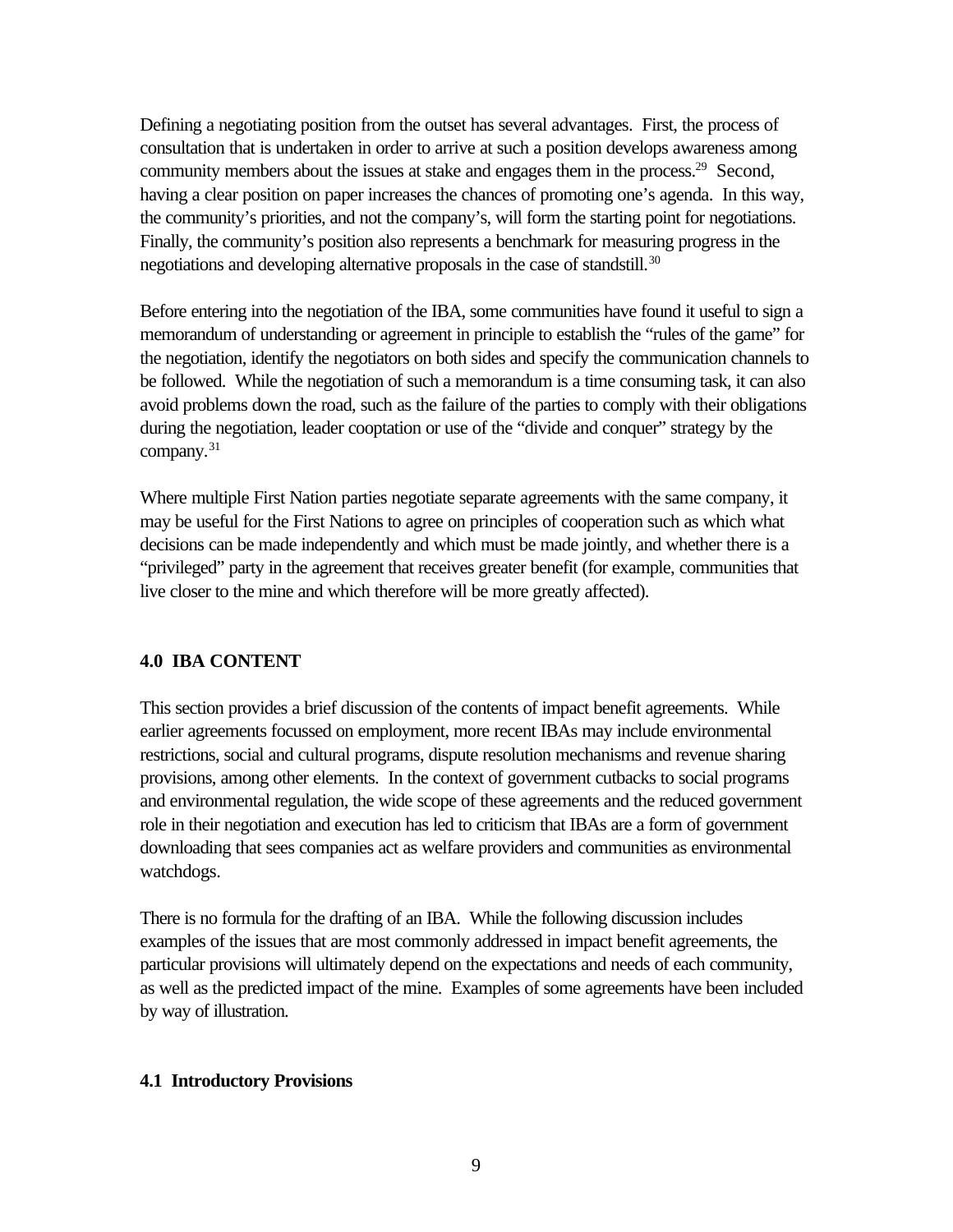IBAs commonly include an introductory section that identifies the parties to the agreement, provides information about their legal rights, states the purposes and the objectives of the agreement,<sup>32</sup> defines the terms and acronyms used in the agreement and specifies when the agreement comes into force and when it terminates. Where there is a government party to the agreement, the preamble may refer to the link between the IBA and government policy objectives, land use planning goals or social programs.

As explained above, companies may view IBAs as a tool to secure First Nations' support for a project and may insist that this be a stated purpose in the agreement. By the same token, companies may seek to include, in this introductory section or elsewhere in the text, a clause prohibiting First Nation parties from opposing a project during the government licensing or environmental assessment process. For example, the model agreement used by BHP states that:

[i]n consideration for [the company] entering into this Agreement, the [group in question] will not object to the issuance of any licenses, permits, authorisations or approvals to construct or operate the Project required by any regulatory body having jurisdiction over the Project.<sup>33</sup>

In the case of the Ekati mine, this clause prevented at least one First Nation from objecting to the decision by the Northwest Territory Water Board to grant a water licence to BHP, while denying First Nation communities compensation for the impact of this licence on their water use. The inclusion of such clauses should be avoided, particularly where IBAs are negotiated at an early stage of a project when information about its predicted impacts may be insufficient or uncertain.<sup>34</sup>

The introductory section may also include a description of the project, its phases and duration, the estimated size of the deposit and the infrastructure it will require, or a reference to a document containing such information. This serves various purposes. First, it is a point of reference for the commitments related to the project. In addition, clearly describing the works to which the agreement applies, including ancillary infrastructure, reduces opportunities for disagreement should the project expand in the future. It will be much clearer when operations have expanded beyond their original scope, requiring amendment to the IBA or the negotiation of a new agreement. Finally, identifying the phases of the project (initial and advanced exploration, construction, etc.) may also be useful in the design of social and employment programs, as project needs and impacts may vary from phase to phase.

### **4.2 Employment**

Provisions regarding the employment of First Nations in a mining project are usually a central focus of IBAs. Entry into the mining workforce is often difficult for aboriginal people because of differing educational backgrounds, lack of experience in the sector, the presence of cultural barriers and discrimination at the workplace and the imposition of work schedules that are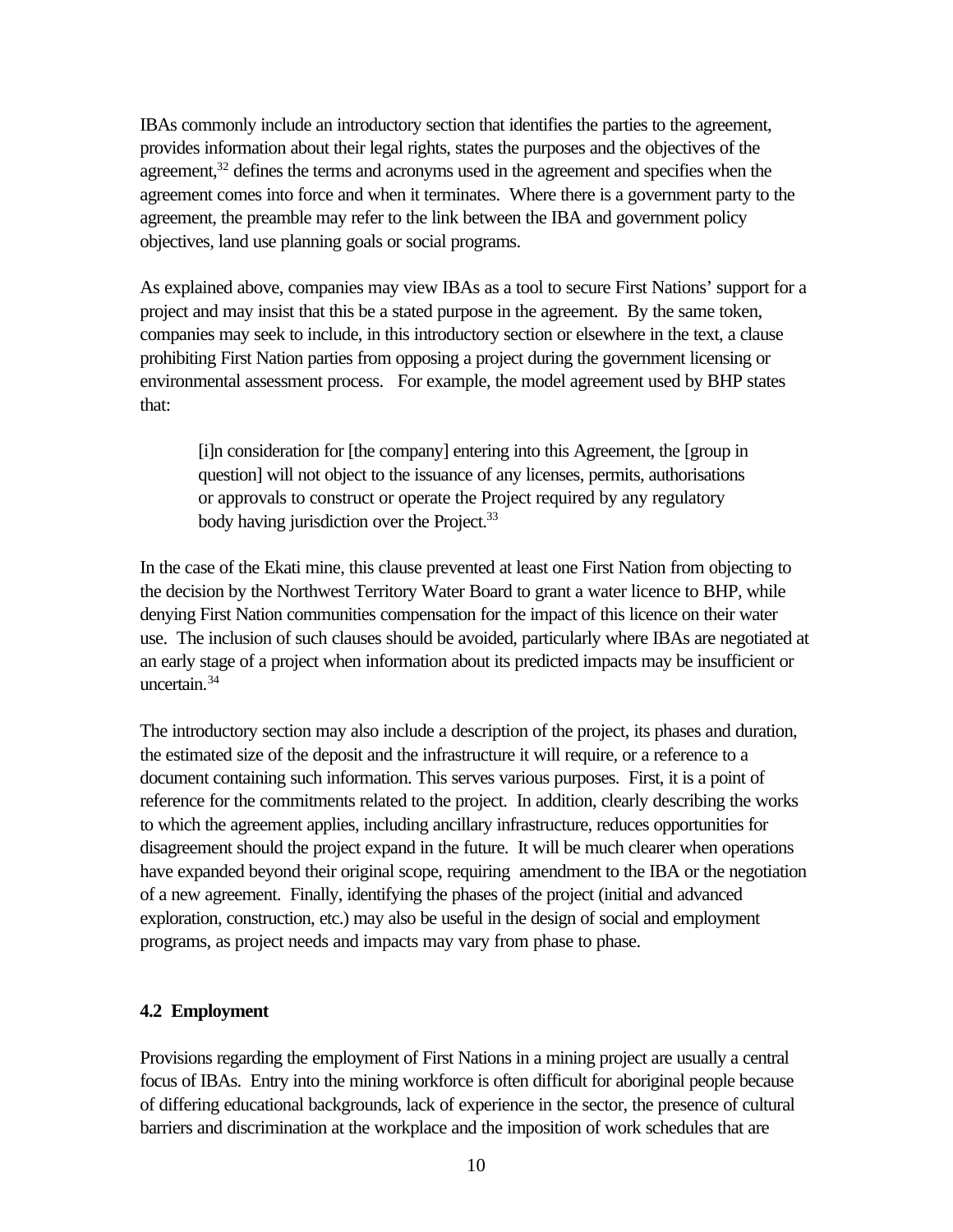unfamiliar to aboriginal people (for example, the fly-in, fly-out system). As a result, IBAs often incorporate complex employment provisions that may include some of the following:

1.- A hiring policy that gives preference to First Nation job candidates and sets targets or quotas for First Nation employment in the project – whether in the form of a number of jobs, or a percentage of the total employment offered at the mine. This policy may establish some equivalence between work experience and schooling, so that indigenous people who have little or no formal education are considered in the hiring process. It may also specify requirements regarding the advertising of available positions in order to give advance notice and priority to aboriginal people (for example, in aboriginal newspapers).

2.- Other strategies to maximise aboriginal participation in employment, such as the creation of programs to keep First Nations informed about job opportunities in the project and the skills required for those jobs, about available training opportunities, etc.

3.- Provisions to ensure that aboriginal people are the least affected in the case of a lay-off by, for example, giving priority to aboriginal status over seniority.

4.- Provisions that help remove the cultural hurdles to aboriginal participation in the workplace. These can include flexible work schedules to accommodate traditional activities such as hunting and trapping, facilities to allow the preparation of traditional "country" food in the work camp, specifications about housing in the camps, a requirement to use First Nation languages at work,<sup>35</sup> cross-cultural training for both First Nation and non-First Nation employees as a way to prevent discrimination, and career support mechanisms for First Nation employees (for example, counselling). These provisions are important to ensure that aboriginal people feel comfortable at work, thus reducing employee turnover, a problem identified in some of the cases analysed for this report.

5.- A clear definition of the procedures for employee evaluation and advancement, as well as labour relations and employee discipline rules, with the purpose of avoiding discrimination against Aboriginal people by superiors. In some instances, this information has been translated into aboriginal language.

6.- Training and apprenticeship programs for Aboriginal people, educational programs in primary and secondary schools regarding the mining industry, and scholarships that allow local people to study careers related to the mining industry. Where there is a government party to the agreement, communities may demand that it cover some of the expenses of this training.

7.- Specific formulae for calculating Aboriginal participation in the workplace and a requirement that the company collect and publish the information necessary to calculate Aboriginal participation.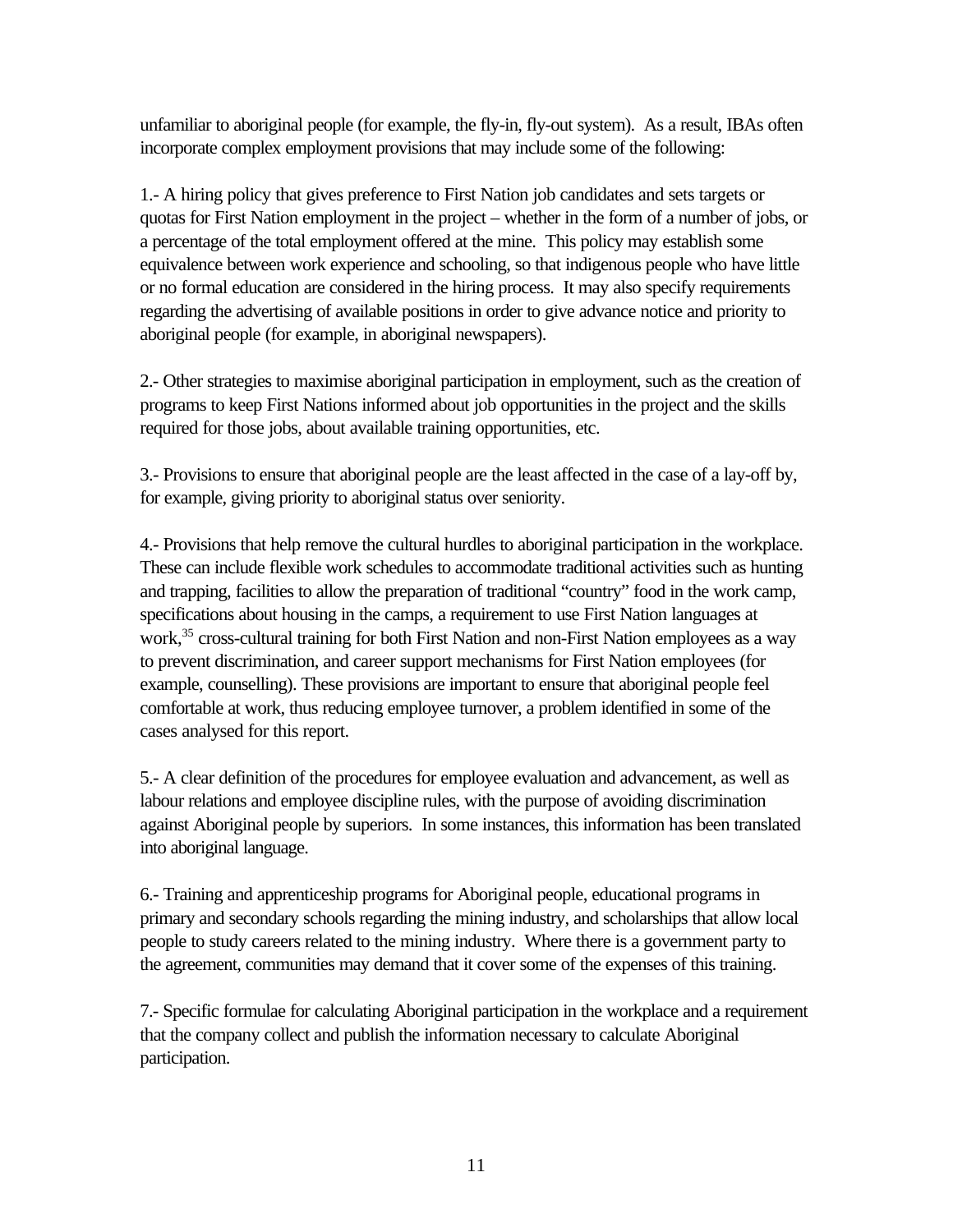8.- A provision ensuring that subsidised transportation is provided from the communities to the work site. Where Aboriginal-owned transportation companies are available, IBAs may call for the hiring of these local contractors.

IBAs may also create a joint company-First Nation committee to oversee the enforcement of the employment-related clauses, to address employment issues on an ongoing basis, and to design and implement labour development plans. These plans are prepared regularly (for example, annually) in order to modify IBA employment requirements in response to changing circumstances and when employment strategies prove ineffective. The plans also establish deadlines for meeting Aboriginal employment targets. An Aboriginal employment coordinator may be hired to act as a liaison between the company and Aboriginal workers.

Minerals are non-renewable resources that offer finite opportunities for economic development. In addition, mining projects can be put on hold due to factors beyond the control of a company or First Nation such as a drop in the value of a mineral on the international markets. For these reasons, it is essential that First Nation communities consider their employment opportunities in the long run when negotiating IBAs. It is advisable that communities seek investment in education and training in skills that are transferrable to other industries.<sup>36</sup> Some IBAs go beyond this and include provisions to help First Nation employees find alternative work when the mine closes.

Finally, IBAs may demand that some of the above requirements be imposed not only on the mining company but also on its contractors and subcontractors, which are not usually parties to the agreements.

# **4.3 Economic Development and Business Opportunities**

This section of an IBA promotes the establishment and development of aboriginal businesses that can supply the mining company with necessary goods and services.

Agreements often include a clause obliging the mining company to give priority to Aboriginal businesses when awarding contracts. This may include the setting of specific target such as the provision of a certain percentage of the mine's needed goods and services by Aboriginal businesses. IBAs may specify the formula to be used for calculating Aboriginal content in tenders. The achievement of Aboriginal-content targets can be facilitated by requiring that the company inform Aboriginal organisations about contract opportunities before publicly advertising them. Failing the identification of an appropriate Aboriginal business, the IBA may require that the non-Aboriginal business wining the contract employ as many Aboriginal people as possible. The company can also be asked to give a detailed written explanation to those First Nation bidders that are unsuccessful in securing contracts.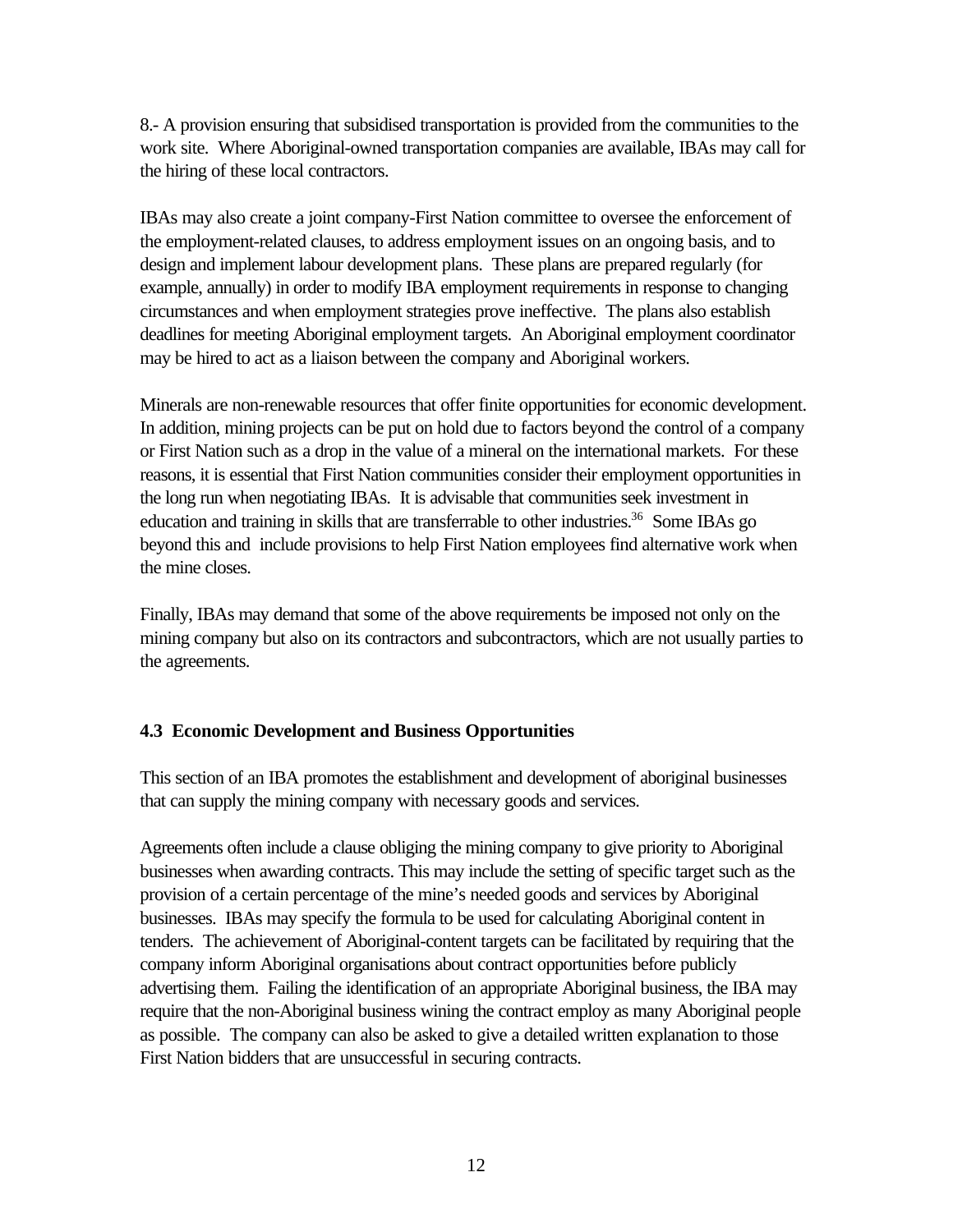Very often, Aboriginal businesses do not have the technical, institutional and financial capacity and expertise to provide the goods and services that are needed by a company and to present successful tenders within a limited time frame. Some IBAs try to address this issue by: a) requiring the mining company and to provide information about the company's tendering

process,

b) requiring the mining company or government to give or fund workshops on how to prepare tenders,

c) providing extensions to Aboriginal businesses in the preparation of tenders,

d) requiring that the company assist Aboriginal businesses to secure financing by, for example, providing them with letters of intent or conditional contracts<sup>37</sup> or by encouraging Aboriginal and non-Aboriginal enterprises to form joint ventures,

e) requiring that the company give Aboriginal businesses advance payments in order to help them to initiate contracts. $38$ 

f) allowing aboriginal businesses to use the company's infrastructural services, such as roads and airstrips, and

g) "unbundling" contracts. This refers to the division of complex contracts into smaller, simpler components that are tailored to specific Aboriginal businesses.

A joint company-First Nation committee may be established to facilitate the involvement of Aboriginal businesses in a project and to facilitate communication between the parties. Such a committee can be granted responsibility for the monitoring and reporting requirements that may be established under an IBA regarding the involvement of First Nations' businesses in the mining project. In addition, an Aboriginal coordinator may be hired to assist Aboriginal businesses to take advantage of contract opportunities offered by the company.

IBAs may list the goods and services that the project is predicted to need during its lifespan in order to help communities identify business opportunities. Finally, some IBAs call for the creation of an Aboriginal business registry that can be made available to the mining company. Funding for the creation and maintenance of such a registry should be specified in an IBA.

### **4.4 Financial/Equity Provisions**

IBAs may include clauses ensuring that local communities receive other economic benefits from the mine, apart from employment. These benefits commonly include royalties, profit shares or fixed cash amounts that are linked to specific events in the lifetime of the mine.<sup>39</sup> They may also include equity interests in the project, with possible representation of First Nation parties on the company's board of directors.

Equity participation in mineral development is a way in which First Nations can secure funds to invest in capacity-building and economic diversification, while building entrepreneurial, financial and administrative capacity. However, equity participation poses the risk of negative returns. In addition, Aboriginal communities often lack the initial capital needed to acquire such equity.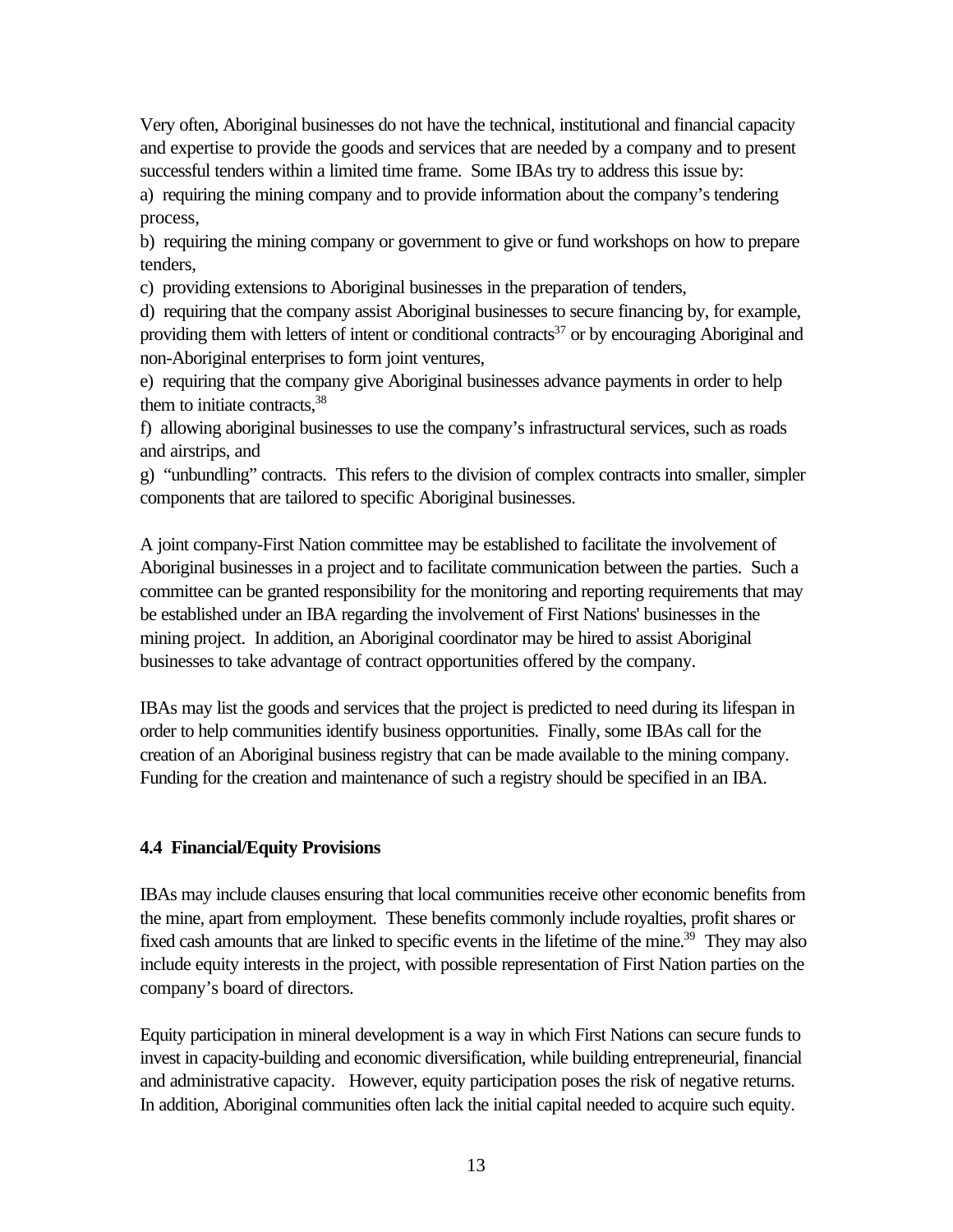The section of an IBA that is focussed on financial contributions may also include compensation to individuals who suffer losses caused by the operation of the mine for example, hunters. $40$ Compensation mechanisms are important because a mine may have impacts that are greater than those predicted. IBAs may also specify the process to determine who is an "affected" party and the method to be used for calculating compensation.

When drafting IBA clauses related to economic opportunities or compensation, it is useful to keep in mind that mining often causes significant economic inequalities within a community. Mining can enhance the income opportunity of some (those who are able to secure jobs or contracts at the mine, those who receive compensation) while undermining the sources of income of others (those whose land is expropriated or polluted, those who depend on wildlife that is adversely affected by mining activities, etc).<sup>41</sup> A mechanism to address these imbalances may be necessary to help affected groups could be useful.<sup>42</sup>

# **4.5 Environmental Protection**

Environmental provisions may be found in the body of an impact benefit agreement or in the form of a schedule to the agreement. The parties can also negotiate an environmental agreement that is separate from the IBA. $43$  The environmental provisions contained in IBAs supplement all applicable environmental laws and regulations. In jurisdictions where these regulations are weak or ambiguous, or in the case of projects that are not required to go through an environmental impact assessment, this section may be a First Nation's only chance to ensure that the environmental impact of the project will be minimised.

Where an environmental impact assessment (EIA) is required and has been conducted, an IBA can include, either in the main body or in the form of an attachment, an analysis of the project's anticipated impacts, the measures that will be taken to minimise them and sometimes, a commitment to explore alternatives to particularly damaging practices.<sup>44</sup> If the IBA is signed prior to the commencement of the EA process, the agreement may establish guidelines and mechanisms to ensure First Nation participation in that process.

It is advisable that communities establish their own environmental standards and seek to incorporate these standards in an IBA. Existing legal standards may be weak or unclear. They may also be unsuitable for First Nation communities which often rely more intensively on natural resources than urban communities and which often place cultural and spiritual value on nature. Furthermore, existing standards are vulnerable to amendment. Indeed, in recent years, the mining industry has lobbied against prescriptive standards in Canada and for the weakening of environmental regulations.<sup>45</sup> The establishment of more stringent environmental requirements than those that exist at law should avoid the use of qualifiers such as "suitable" or "satisfactory." Instead, parties should seek to establish clear, quantifiable, prescriptive requirements that a court could unambiguously interpret and enforce.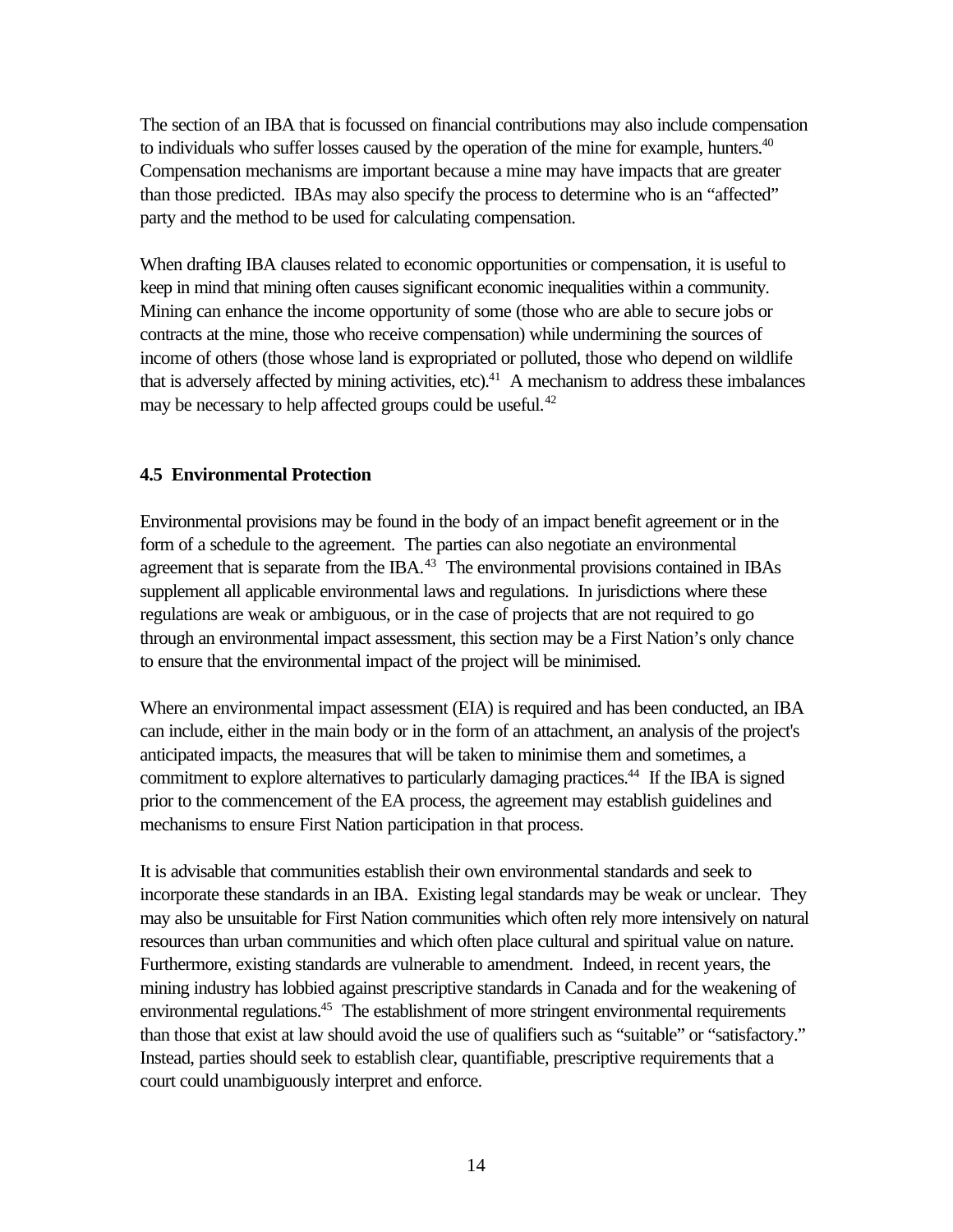Some First Nations require that specific measures be taken to minimise the impact of a mine on wildlife and sites of economic or cultural importance for First Nations. For example, the impact of mining activities on caribou herds is a common concern in IBAs in the North,<sup>46</sup> as well as in the work of the Independent Monitoring Agency for the Ekati mine. IBAs can also include special provisions for the protection of burial sites.

In most cases, baseline studies are needed to quantify contaminant levels prior to the initiation of mining activities. These data can be of enormous value for the company's environmental management plans, to environmental regulators and to the judiciary, should it be called upon to enforce an IBA. Baseline studies are especially important where there were previous mining or industrial operations in order to establish where the new operator's responsibility begins. IBAs may require that the company complete these baseline environmental studies and disseminate them among First Nations, or complete them jointly with First Nations.

An IBA may establish an independent monitoring system and/or a monitoring committee. Such a committee would grant First Nation parties the right to undertake environmental monitoring in order to assess compliance with company commitments and to verify company reports regarding environmental performance. An IBA may also reaffirm the right of First Nations to access the company's monitoring locations in order to take samples. Because conducting independent monitoring can be very expensive, the IBA should specify who will fund these activities, be it the company and/or government.

Members of the monitoring committee should have discretion in the expenditure of the funds. An interesting example of such a group is the Independent Monitoring Agency established for the Ekati mine, which receives funding by the government and the company BHP. The Agency has seven members which are appointed by government, the company and the community.

IBAs can establish formal mechanisms for ongoing consultation on the company's environmental management plans and mitigation measures. By specifying the Aboriginal organisation or representative that is to be consulted and the procedure to be followed for such consultation, First Nations can increase their chances of having real input into decision-making and reduce the likelihood of the company using the "divide and conquer" strategy. IBAs may also include a restriction that certain parts of the environmental management or mine closure plan may not be changed without Aboriginal consent.

IBAs may also include contingency measures and may specify the events or pollution levels that would trigger their use. These trigger points should reflect Aboriginal concerns (for example, they could include pollution measurements in wildlife or crops) and should be low enough to prevent irreversible damage. Financial assurances for implementing these contingency measures should be provided up front, so that implementation does not become embroiled in dispute, allowing on-going pollution.

An IBA may require that the company prepare an inventory of all the products and materials that will be used in the mine, plans for the storage and handling of such substances, and contingency plans in the event of spill or discharge. Such inventories should be disseminated to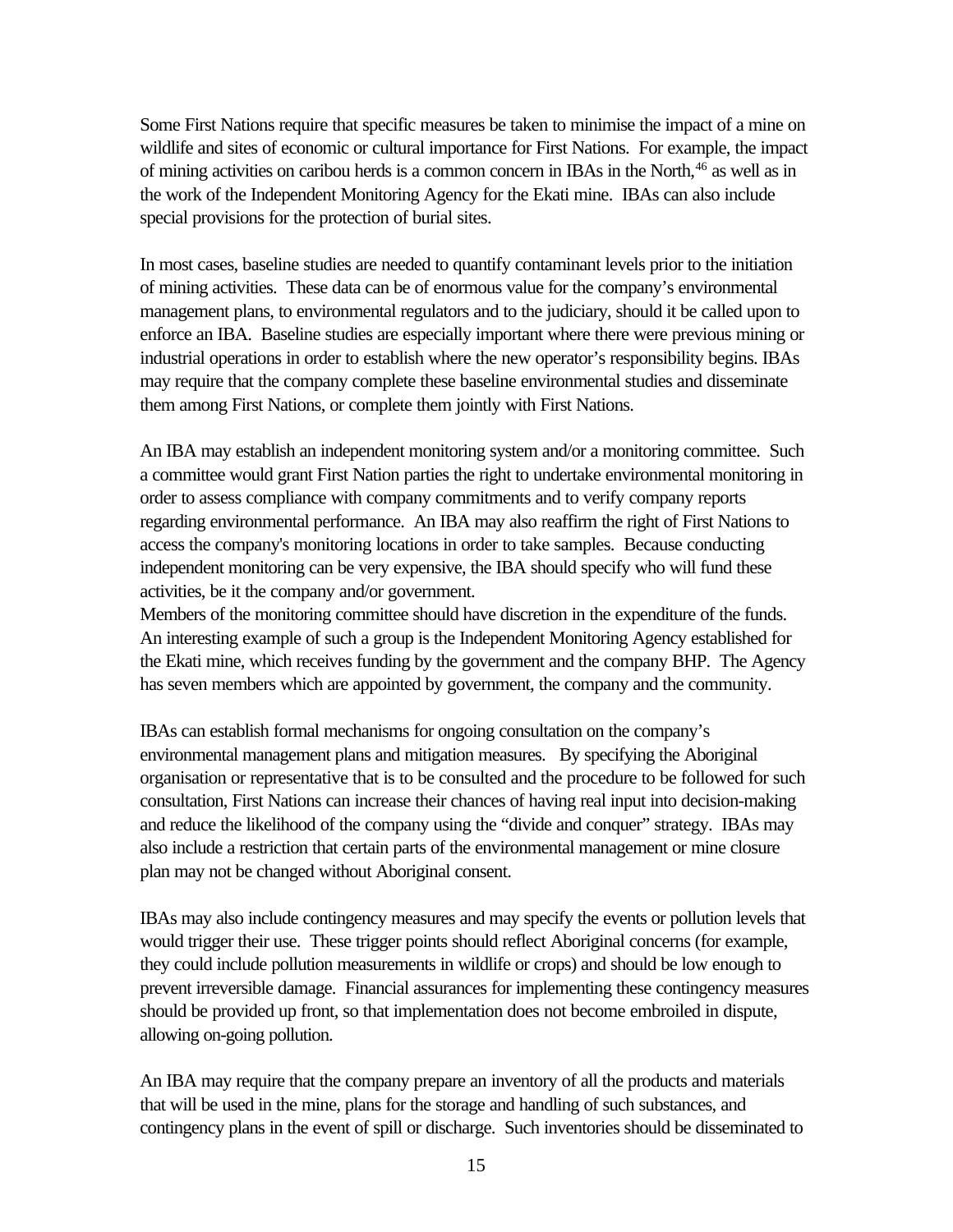First Nation parties, who should have the ability to explicitly prohibit the use of certain products.

A contentious issue regarding the environmental impact of mining is a company's obligations regarding mine closure and reclamation. Most Canadian jurisdictions require companies to file a closure/reclamation plan for each mine. However, because some impacts such as acid mine drainage can adversely affect the environment for decades after mining operations have ceased, and because there are already many polluting "orphan" mines in Canada, $47$  this is an area that indigenous communities and environmentalists would like to see more heavily regulated. Among companies, there has been a tendency to lobby for "exit tickets" that allow them to surrender the closed mines to the Crown and be free of any future liability. Other companies fold or declare bankruptcy, in which case responsibility for environmental damage is difficult to enforce.

One way to solve the problem of abandoned mines is to negotiate the provision of a trust fund or security deposit by the company, specifically targeted towards covering future reclamation costs. This money can be returned to the company once the mine and surrounding areas are clean and reclaimed (for example, upon receipt of clean samples from pre-defined areas), and following the passage of a defined period of time that should be long enough to cover unforeseen long-term impacts. Financial assurances for mine reclamation are already required in some Canadian jurisdictions, but they have been under attack by the mining industry.<sup>48</sup>

Finally, IBAs can also affirm the right of First Nations to claim damages for environmental harm incurred as a result of the construction or operation of the mine,<sup>49</sup> as well as for economic losses caused by this environmental damage, such as the loss of cattle or wildlife. In some cases, a methodology for calculating those damages is specified.

### **4.6 Social and Cultural Issues**

Mining projects can have huge social and cultural impacts on local communities. Negotiations with mining companies can be very time and resource consumptive and can cause divisions within the community. Mine construction and operation usually brings outsiders and with them, new traditions and at times, discrimination. Local workers have to adapt to new, at times demanding, work schedules (such as the "fly-in-fly-out schedule"), which often results in less time for traditional activities like hunting and time spent with family. These changes can cause a great deal of tension within First Nations communities, can negatively impact on traditional cultural practices and can result in increases in alcoholism, child neglect and domestic violence.

As a result, IBAs may include provisions to minimize the potentially negative social and cultural impacts of mining projects. These provisions vary and can be wide-ranging. They may include a general prohibition on the accessing of Aboriginal lands, hunting grounds, and burial and sacred sites by non-Aboriginals. Moreover, an IBA may place positive obligations on a company to develop social programs such as counselling services in order to help Aboriginal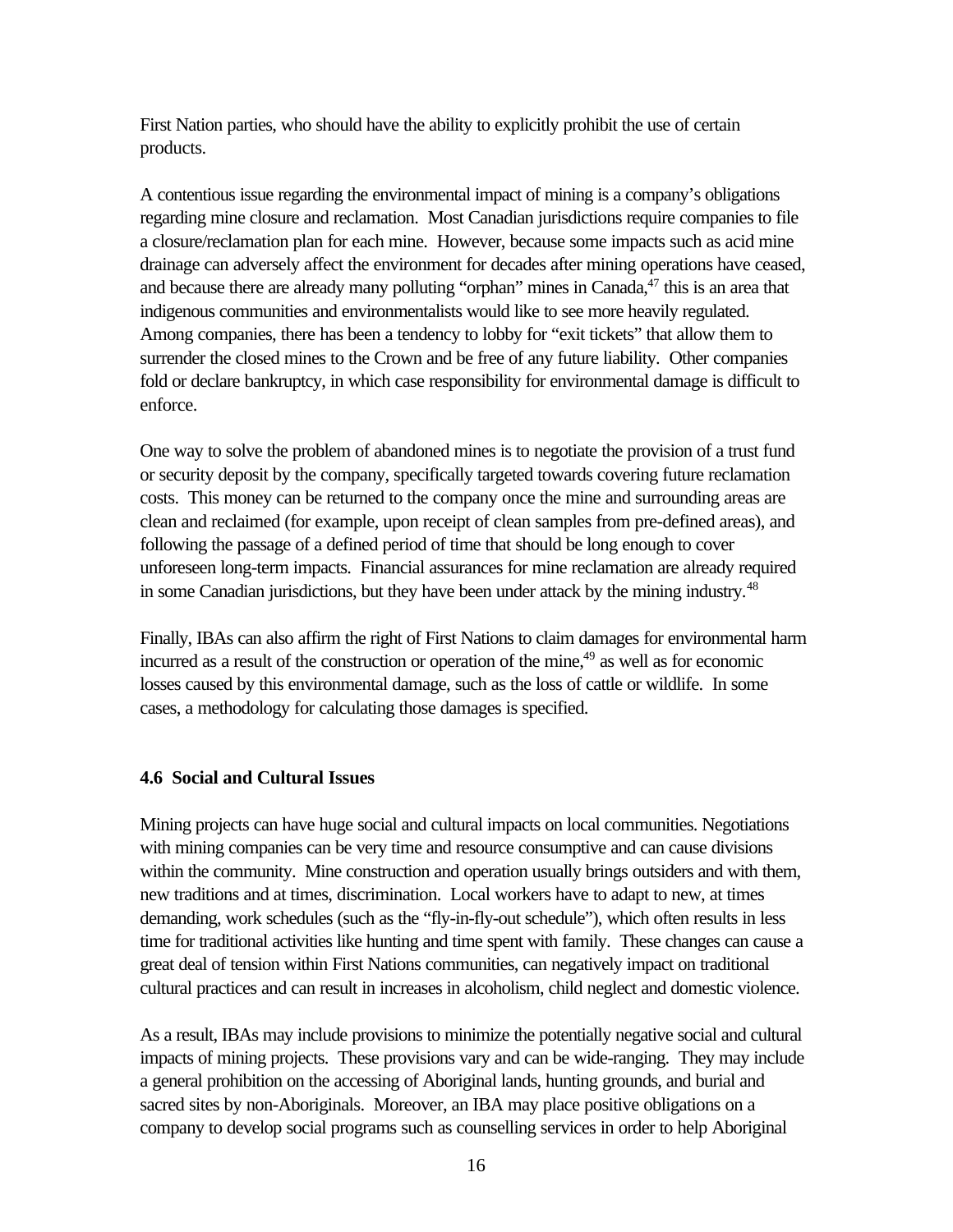communities deal with stress, financial and infrastructural support for community projects or recreational programs, and special provisions to protect social groups at risk, such as women and children.

Social impact assessments and anthropological or social baseline studies provide key information to develop social programs and to protect the interests of the community. In Canada and Australia, there are interesting experiences where aboriginal people have conducted such studies themselves or have become significantly involved in their development.<sup>50</sup> Such involvement can act as a catalyst for community discussion about the mine, create awareness about its impacts and define the community's goals and aspirations in the negotiation with mining companies. In the case of the Ekati mine, the participation of community elders in such investigations has played an important role in identifying burial and hunting sites that require protection.<sup>51</sup>

IBAs may include the development of programs and/or committees to monitor the social and cultural impacts of a mine. In the case of the Ekati mine, the Lutsel K'e Dene First Nation is conducting a series of studies in relation to the impact of the mine, some of which rely heavily on traditional knowledge.

The impact of mining projects on women is an area that is increasingly drawing attention among First Nation communities, non-governmental organizations and academics and that in the future may be reflected in IBAs. Because employment opportunities at mines have traditionally been male-oriented, and because women are often disproportionately impacted by the social problems associated with mining (for example, an increase in alcoholism and overall tension in the community may lead to more domestic violence; inflation caused by mining may affect women-headed households disproportionately, etc.), it is often held that women "stand to gain the least and lose the most" with mineral development.<sup>52</sup> This is a concern of the Inuit and Innu women of Labrador who face a proposed mineral development in Voisey's Bay. They called for a study of these issues in the assessment review process for the mine – including the use of gender-specific methodology.<sup>53</sup>

The granting of monetary compensation or preferential employment opportunities to Aboriginal people may lead non-Aboriginals who live and work in the area to feel that they are being discriminated against. While addressing the complex issue of Aboriginal rights in Canadian society is obviously beyond the scope of an IBA, communities can take measures to minimise these tensions. Such measures could include the establishment of programs to create awareness among non-Aboriginal people of the purpose and rationale of an IBA and that foster a greater understanding of Aboriginal cultures. In such programs, it is important to emphasise that the benefits that Aboriginal communities receive under IBAs are compensation for the mineral and other forms of wealth that companies extract from their territories, often at the expense of disturbing the environment and community life.

### **5.0 IBA IMPLEMENTATION AND ENFORCEMENT**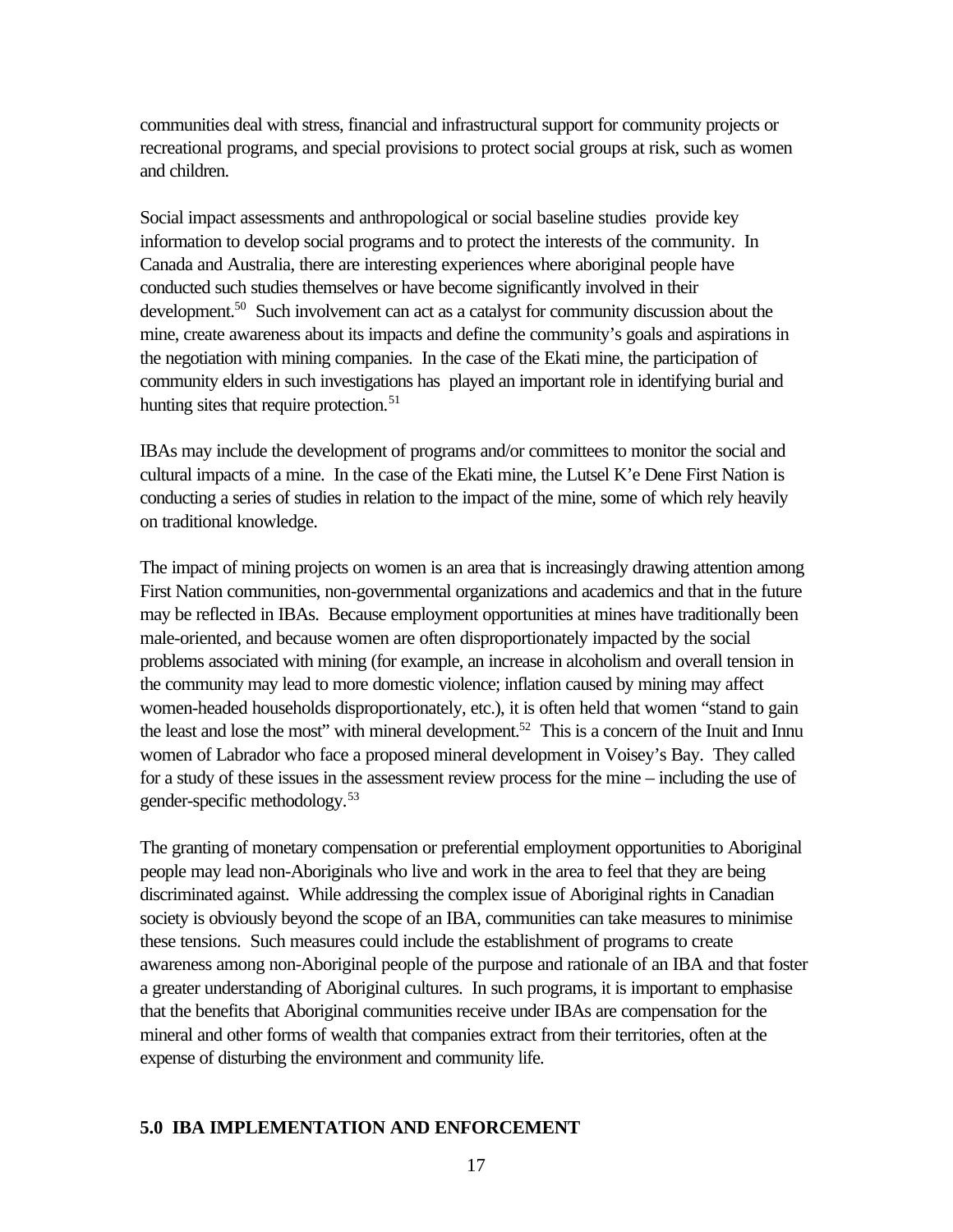Despite several decades of IBA negotiations in Canada, the corresponding literature is fairly recent and includes little analysis regarding the success of these agreements. Different variables affect the extent to which an IBA may succeed in accomplishing its objectives, such as how committed the parties are, how realistic their expectations, how much information the Aboriginal party has access to and how clearly drafted the agreement and its implementation plan are.

An IBA may establish an implementation committee, sometimes also called coordination or management committee. This committee usually consists of representatives of the company and First Nation, and may also include independent members that are jointly appointed.<sup>54</sup> Its main role is to keep regular, open communication between the parties, to promote compliance with the objectives of the agreement, to serve as a forum to discuss and resolve implementation problems and to appoint special committees or staff to conduct specific tasks. In addition, other committees may be established to address specific issues on a regular basis such as employment and environmental management. IBAs can also include requirements for their formal periodic evaluation. This can be carried out by the implementation committee or by independent consultants.

It is common for IBAs to be written in vague language, with ambiguous terms that hinder their implementation and enforcement. Commitments like "to take all reasonable steps", "to make reasonable efforts" or "provided that there is no adverse economic effect on the cost of the project<sup>355</sup> present a problem when a third party such as government, court or arbitrator has to adjudge whether the agreement has been breached.

Some IBA provisions such as financial provisions or environmental commitments should be made very specific by setting out numeric standards and by specifying penalties in case of breach. However, other provisions, such as those dealing with business and employment opportunities, are more useful when drafted in a way that allows for flexibility and adaptability to mine progress and changes in mine needs. The mechanisms and responsibilities for the periodic review of these issues should be clearly specified, however.

It is advisable that an IBA establish dispute resolution mechanisms and require that these mechanisms be exhausted before more confrontational and costly enforcement measures, such as litigation, are resorted to.<sup>56</sup> However, First Nations should also have the option of accessing Canadian judicial avenues if needed, by ensuring that they have the financial means to do so and that the terms of the IBAs can be unambiguously interpreted by a court.

Some First Nations in Canada have tried to include financial incentives or penalties to encourage corporate compliance with IBAs. For example, the Labrador Inuit Association has signed an agreement in which employment quotas are linked to revenue. The Association wins a percentage of the company's profit margin if, in a particular year, the company does not fill the designated quota of Inuit employees. However, this approach runs the risk that it will be difficult to secure additional jobs beyond the quota and that the company may insist on penalising the community if it cannot provide enough employees to fill the quota.<sup>57</sup>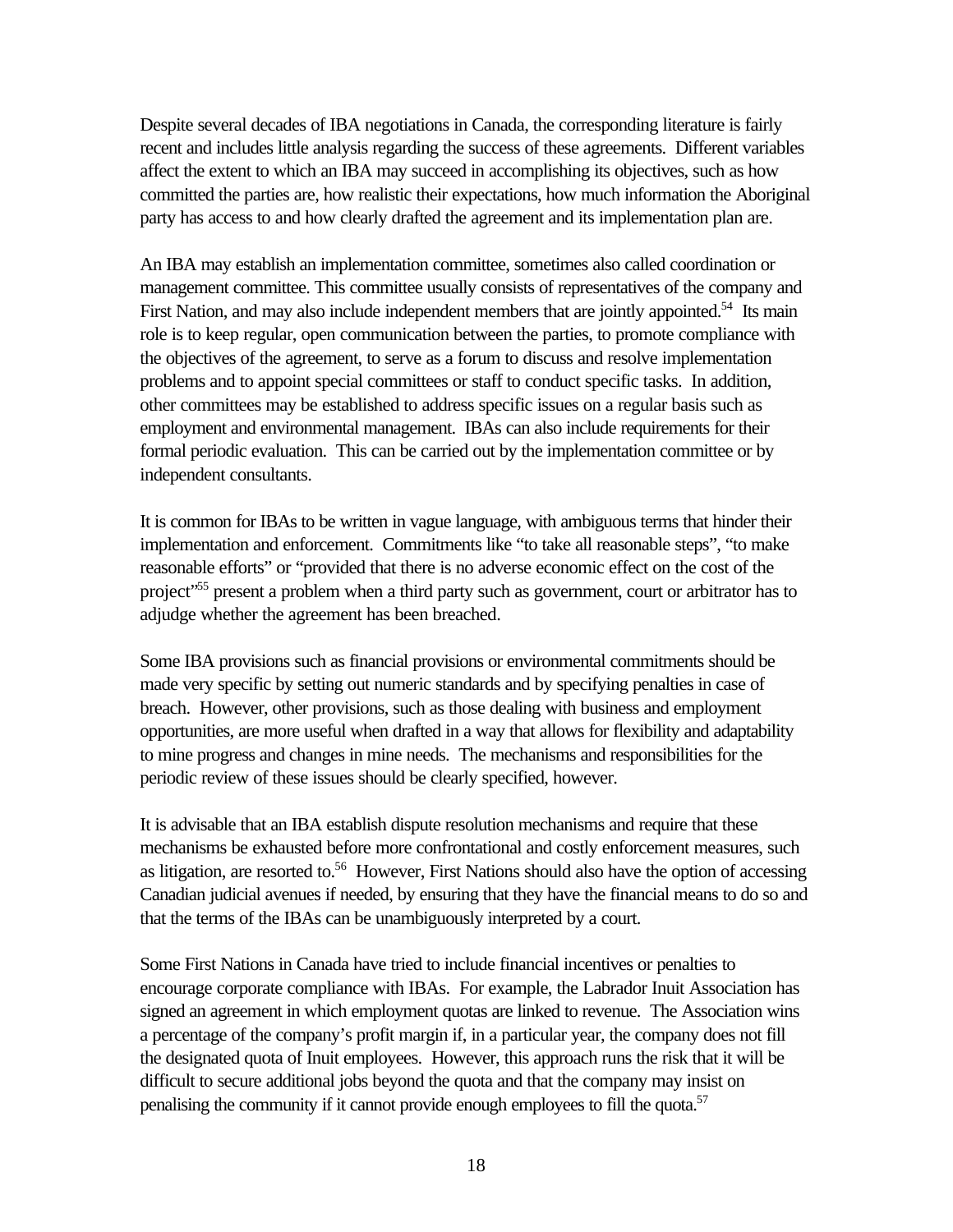IBAs usually contain a standard clause stating that the agreement may be negotiated or amended under certain circumstances, such as the expansion of the project.<sup>58</sup> Where IBAs are signed at an early stage of the project, amendment or renegotiation clauses are useful because it may be hard to anticipate all of the project's impacts at such an early stage. IBAs may also be changed or renegotiated simply upon agreement of the parties.

### **6.0 CONFIDENTIALITY**

Confidentiality is often imposed by the corporate party during IBA negotiations. The parties can discuss the agreement with third parties in a general way but cannot go into specific details. Some IBAs also include a clause that forbids the First Nation party from releasing any confidential information obtained through the negotiation of the agreement, after the negotiation has ended, except when there is a legal obligation to release such information. In other cases, the entire agreement is confidential.

Confidentiality clauses are a contentious issue. While it is understandable that a company may wish to treat some parts of an agreement confidentially, such as those clauses that could affect its share price, confidentiality clauses significantly limit the extent to which Aboriginal communities can learn from each other's experiences and the extent to which the general public and government are informed about such agreements. In addition, when multiple First Nation parties negotiate separate agreements with the same company, confidentiality prevents them from working together, strengthening their bargaining position and negotiating fair agreements. Confidentiality clauses should be avoided.

### **7.0 COST OF IBAs**

Starting with the process of community consultation and finishing with the closure of a mine, negotiating and implementing an IBA is an expensive process. Consequently, the issue of funding needs to be addressed from the beginning. While the availability of funds for an affected community will not place them on equal footing with a mining company, it will significantly improve the community's bargaining position and its possibilities of enforcing an agreement.

Negotiation costs include travel expenses, legal and environmental expertise and information dissemination among community members, among others. Some IBAs require that the company reimburse Aboriginal communities for the costs incurred in their negotiation.<sup>59</sup> However, these communities may not have money to pay the costs up-front or the ability to obtain loans. In Canada, some First Nations have secured money from the company in advance of the negotiation process, without restrictions regarding the consultants or lawyers that they could hire. In other instances, government has provided funding for IBA negotiations. This was the case with the first Inuit Impact and Benefit Agreement which was negotiated between Echo Bay Mines and the Kitikmeot Inuit Association.<sup>60</sup>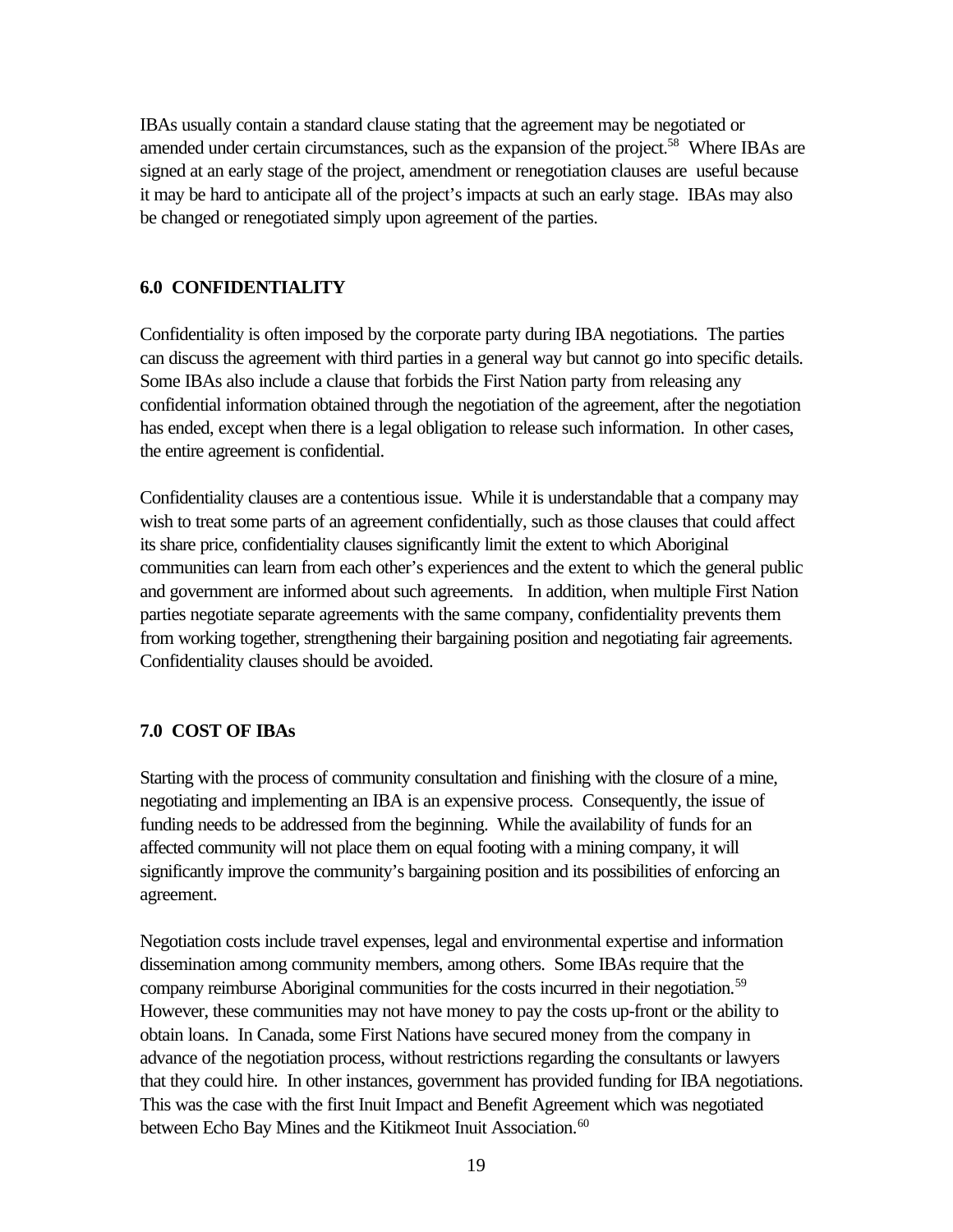Implementation and enforcement of an IBA is also an expensive task. The various committees have expenses and their members have to meet, often travelling long distances and neglecting economic activities. Conducting environmental monitoring requires the hiring of experts and the use of sophisticated equipment. Where controversies arise, there are costs involved in the hiring mediators. IBAs should clearly specify how these expenses will be paid.

In addition to the monetary costs, there are the social costs of having community leaders consumed by the often prolonged information-gathering and negotiation processes associated with IBAs. This takes what are often scarce human resources away from other important issues such as land claims and social issues.

# **8.0 LIMITATIONS AND TRAPS**

This section includes reflections that are based on Canadian First Nations' experiences with IBAs and on the critiques of several commentators:

It is impossible to overestimate the importance of considering IBA implementation during negotiation. Parties should strive for a consensus-based implementation plan that unambiguously sets out roles and responsibilities.

Unless the IBA (or some other mechanism such as a land claim agreement or a revenue sharing agreement) includes a measure for revenue sharing, the economic benefit received by a community will be very localized. In other words, there will be no regional benefit, despite the possibly of there being widespread impacts from mine operations. This scenario is especially problematic in situations where the provincial or central government does not collect royalties that are reinvested in affected regions.

When there are multiple First Nation parties, the use of bilateral negotiation strategies may result in competitiveness among affected communities. This is especially the case where the negotiations are confidential. Communities can insist that negotiations be collective and open in order to avoid the use of the "divide and conquer" strategy.

There is little guidance regarding what an IBA should contain and exactly which provisions a First Nation should seek. According to the Kitikmeot Inuit Association, even where the negotiation of IBAs is mandated under a land claims agreement, as is the case under the *Nunavut Land Claims Agreement,* and the land claims agreement gives guidelines regarding IBA content and procedure, there is still too much latitude in the negotiation of IBAs and too much uncertainty about the roles and responsibilities of the different parties.<sup>61</sup> This situation arises because there are no formal regulatory guidelines for the negotiation of IBAs in any jurisdiction in Canada. As a result, the strength of the agreement from a First Nation perspective often depends on the community's bargaining power. This unfortunate situation leads to inconsistency and calls into question the value of the impact benefit agreement as a tool for achieving public policy goals.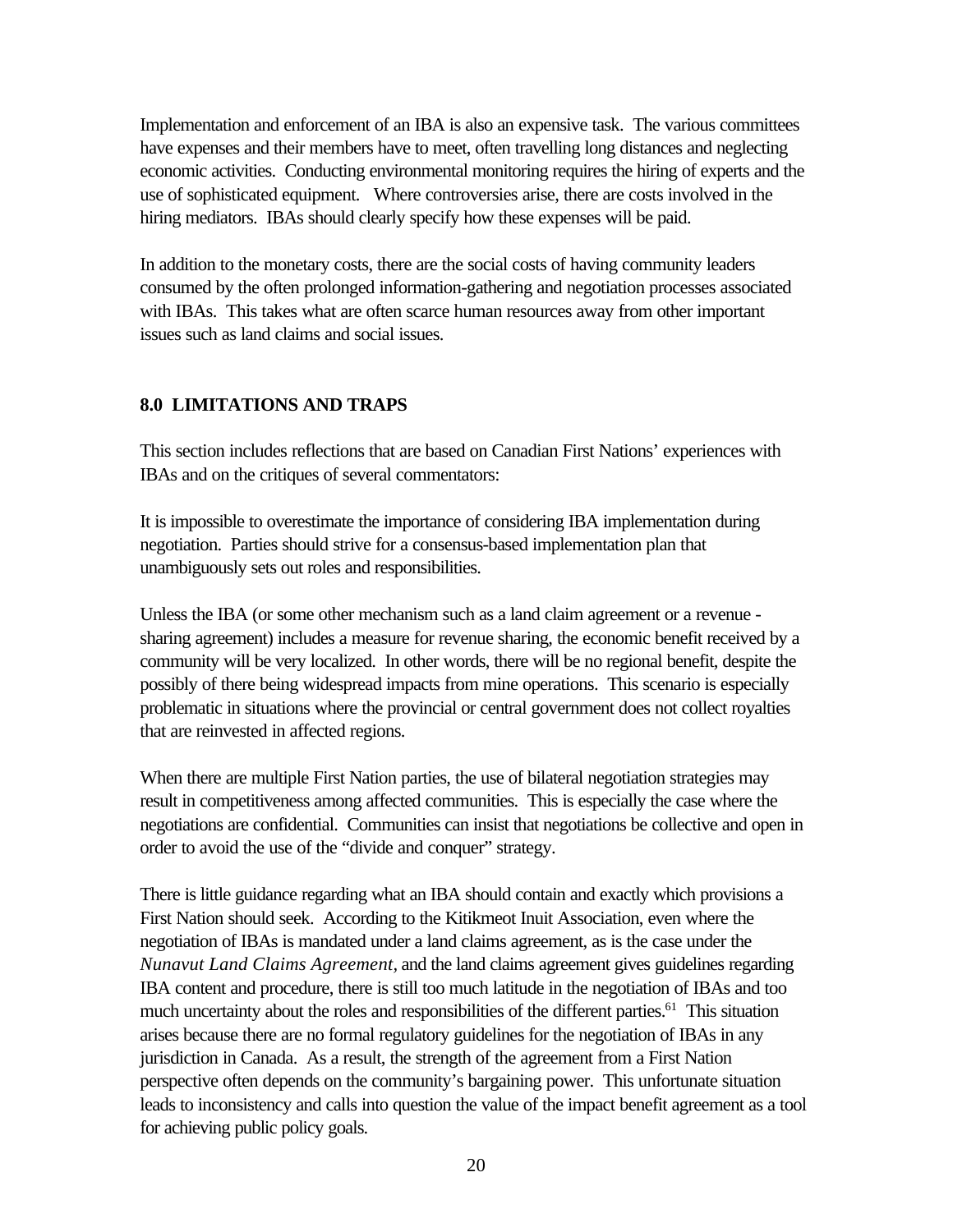IBA negotiations can last for *years.* The financial and human resource costs are very great.

A common reason for the failure of an IBA is the premature closure of the mine. This should be contemplated during negotiations and should be addressed in the agreement.

The economic development goals of IBAs have not always been met. There is often a poor match between the mine's needs and the skills and interests of First Nations people. Employment quotas are rendered meaningless if there aren't Aboriginal people who are qualified to fill needed jobs. It is necessary to have a long lead-up time (pre-operation) for skill development and education, allowing First Nations to have meaningful participation in the mining sector. The alternative is for First Nations to fill positions that require little or no training. This curbs sustainable economic development and breeds dependency.

There is scepticism about whether IBAs are good tools for the promotion of long-term Aboriginal economic development given the boom-bust nature of mining.

Mechanisms must be established beforehand in order to permit communities to make collective decisions about the management and allocation of cash payments.

There is a concern that the use of IBAs for environmental regulation purposes will undermine the development and application of strong, universally-applicable legal regulatory systems. Moreover, the tying of environmental performance to negotiations concerning the transfer of economic benefits may result in trade-offs that weaken environmental protection.

Information from environmental and/or socio-economic impact assessments could be very useful to First Nations in their IBA negotiations. First Nations may therefore insist that such studies be undertaken pre-negotiation.

IBAs should address major changes in circumstances such as the sale of the mine. In particular, it should be decided whether the purchasing company will be obliged to honour the agreement or whether a new agreement will be negotiated.

# **9.0 CONCLUSIONS**

Impact and Benefit Agreements are one way to address many of the social, environmental and cultural impacts of mining projects and to ensure that local communities benefit from these projects. However, the contribution of commercial mining operations to community development depends on the type of agreement that is negotiated, how it is drafted, whether it is conceived with a long-term vision and how it is linked to development policy. This, in turn, depends on the legal protection, government support, financial resources, and access to expertise and information that Aboriginal communities are afforded.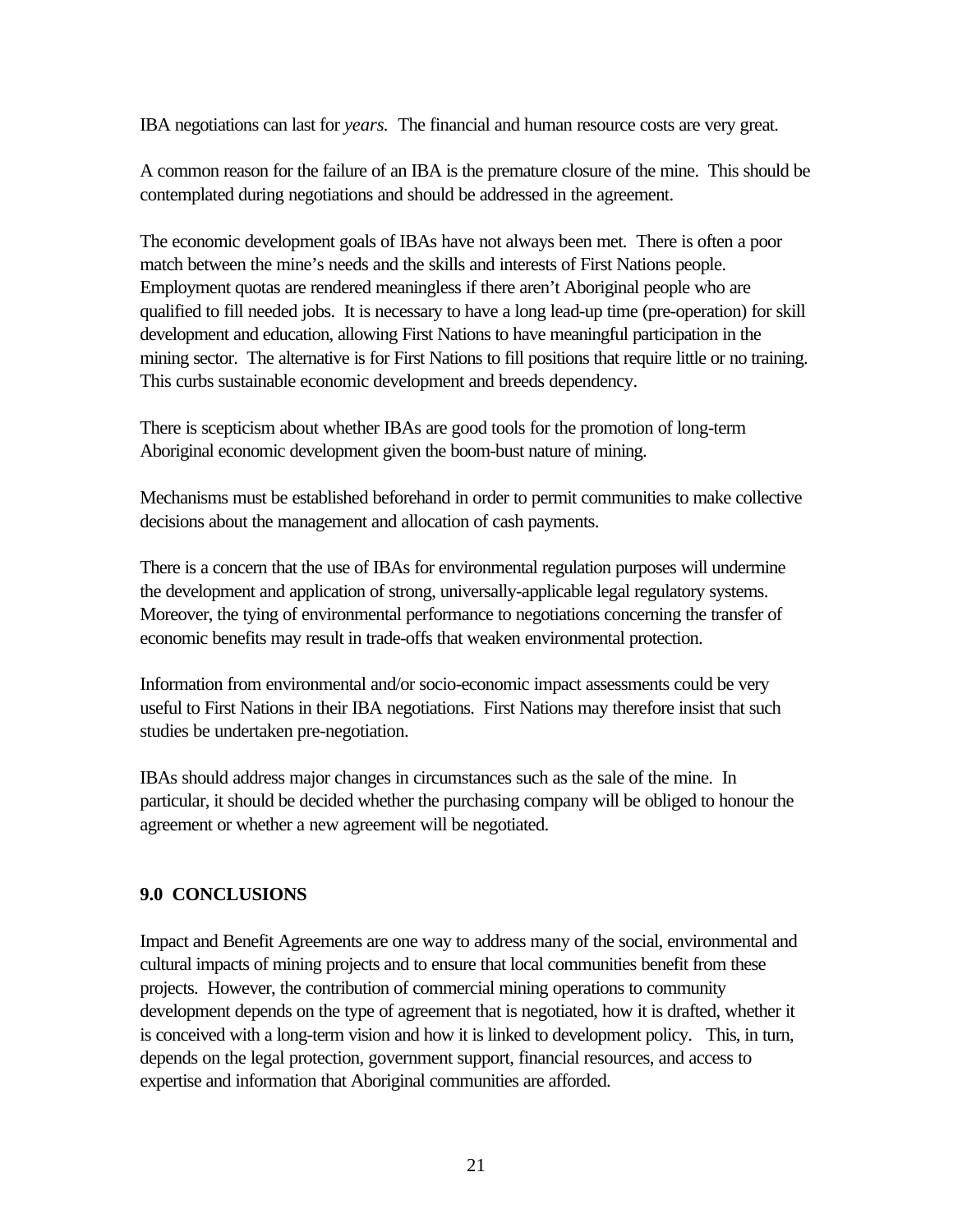The experience of First Nations in Canada in the negotiation of IBAs is instructive. Recommendations that First Nation communities and legal advisors have to offer about IBAs include:

1.- Form a good negotiation team, with people who can represent the interests of all the sectors of the population involved, as well as experts in environmental, legal and mining issues. Try to separate the team from the internal politics of the community (particularly if there is a high turnover of leaders or chiefs).

2.- Secure funding. Forming a team, developing a plan, and negotiating and implementing an IBA can be very expensive. IBAs should include generous provisions for covering the costs of implementation committees, reporting and consultation. Ideally, the company should cover some or all of these costs.

3.- Develop a good plan. Make sure that your community understands the impacts of mining and what is at risk by holding discussions at the community level and where possible, request that the company/government give you enough time to consult with your community. With the help of experts, develop a negotiating position that can serve as a reference. Be clear as to which elements are non-negotiable.

4.- Establish cooperation principles between the parties (mining companies, government, other communities). This can be done by signing a memorandum of understanding.

5.- Keep a long-term perspective in mind. Do not settle for a few jobs and recreational programs at the expense of neglecting environmental protection and community development. Invest in training, skills development and economic diversification.

6.- Make agreements as specific as possible, so that they can be enforced. Avoid vague language. Clearly specify responsibilities and targets and time frames for meeting them, formulas for calculating aboriginal employment and participation in economic development, environmental standards, and contingency measures and the indicators that trigger them.

7.- Establish conflict resolution mechanisms that can be resorted to before taking more radical and costly measures like going to court or trying to close down the mine's operations.

8.- Maintain communication with the company. IBAs are just one component of a relationship between the company and the community that has to be continuously nurtured.

9.- Do not agree to clauses that compromise the community's sovereignty or its right to object to a particularly damaging practice. Avoid stating that the purpose of the agreement is to support the project. The benefits that a community receives are a share of the wealth that a company takes from the community's territory and is compensation for the environmental and social impacts that mining will have. Communities do not need to compromise their power in exchange for such compensation.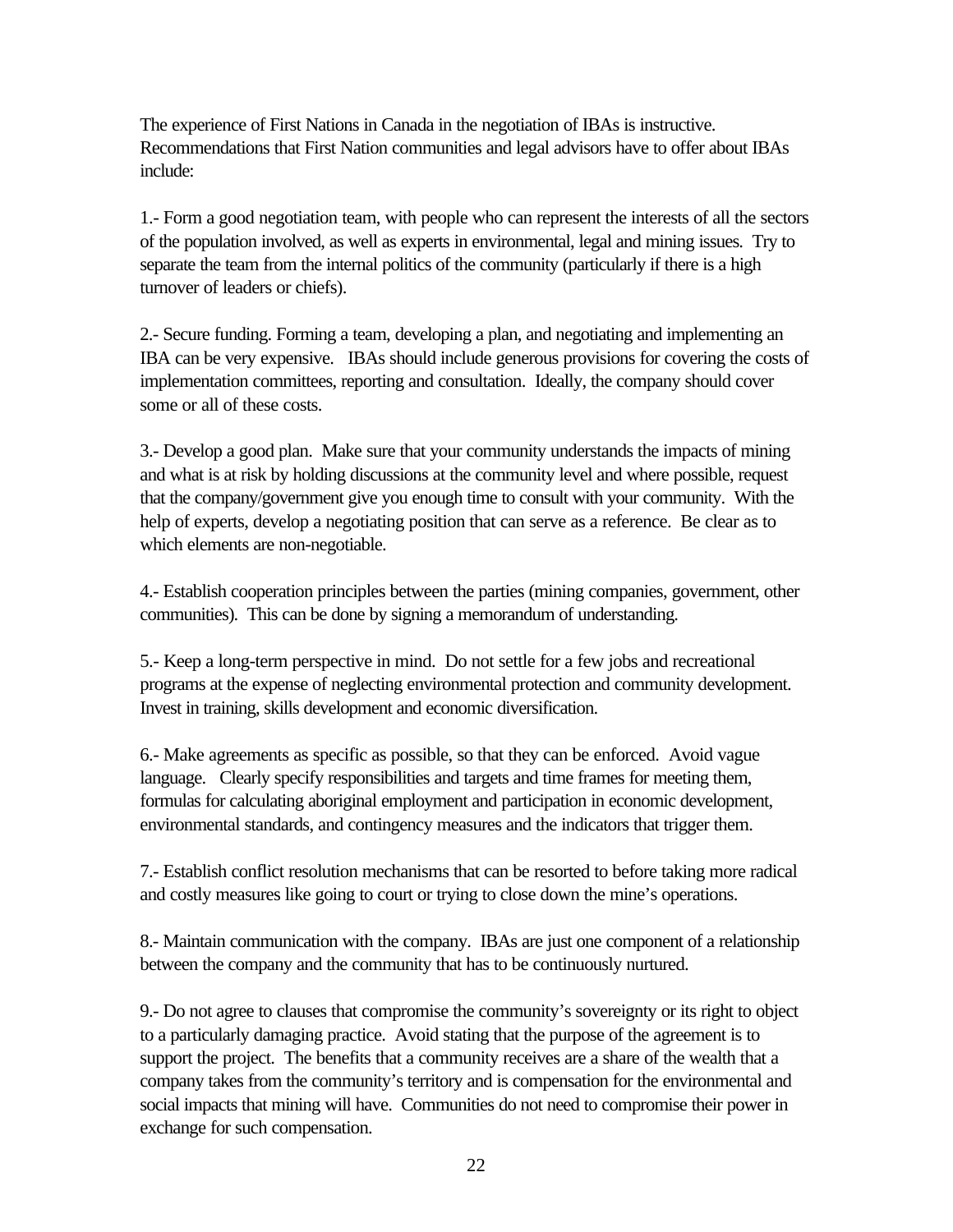#### **REFERENCES**

Ashini, D., Opening remarks at the workshop, "Between a Rock and a Hard Place: Aboriginal Communities and Mining." 1999. Available at www.miningwatch.ca.

Bankes, N and C. Sharvit., *Aboriginal Title and Free Entry Mining Regimes in Northern Canada*. Northern Minerals Program, Working Paper # 2. Yellowknife: Canadian Arctic Resource Committee, 1998.

Barton, B., *Canadian Law of Mining*. Calgary: Canadian Institute of Resources Law. Calgary, 1993.

Brant Castellano, M., "Renewing the Relationship: A perspective on the Impact of the Royal Commission on Aboriginal People." In *Aboriginal Self-Government in Canada: Current Trends and Issues,* J. Hylton, ed. Saskatoon: Purich Publishing Ltd., 1999.

Central Land Council.

1998. *Mines and Myths: the Truth about Mining on Aboriginal Land*. Available at www.clc.org.au.

1994. *Our Land, Our Life*. Available at www.clc.org.au.

Chambers, C. and M. Winfield, *Mining's Many Faces: Environmental Mining Law and Policy in Canada*. Toronto: Canadian Institute for Environmental Law and Policy, 2000. Available at www.cielap.org.

Environmental-Aboriginal Guardianship through Law and Education (EAGLE) and Environmental Mining Council of British Columbia (EMCBC), *Beneath the Surface: Aboriginal Rights and Mining Law in British Columbia*. 2001.

Imai, S., *Aboriginal Law Handbook.* Second Edition. Carswell, 1999.

Isaac, T., *Aboriginal Law: Cases, Materials and Commentary*. Second Edition. Saskatoon: Purich Publishing, 1999.

Keeping, J.

1998. *Thinking about Benefit Agreements: an Analytical Framework.* Northern Minerals Program, Working paper # 4. Yellowknife: Canadian Arctic Resource Committee.

1999. *Local Benefits from Mineral Development: the Law Applicable in the Northwest Territories*. Calgary: Canadian Institute of Resources Law.

Kennett, S.

1999a. *A Guide to Impact and Benefits Agreements*. Canadian Institute of Resources Law.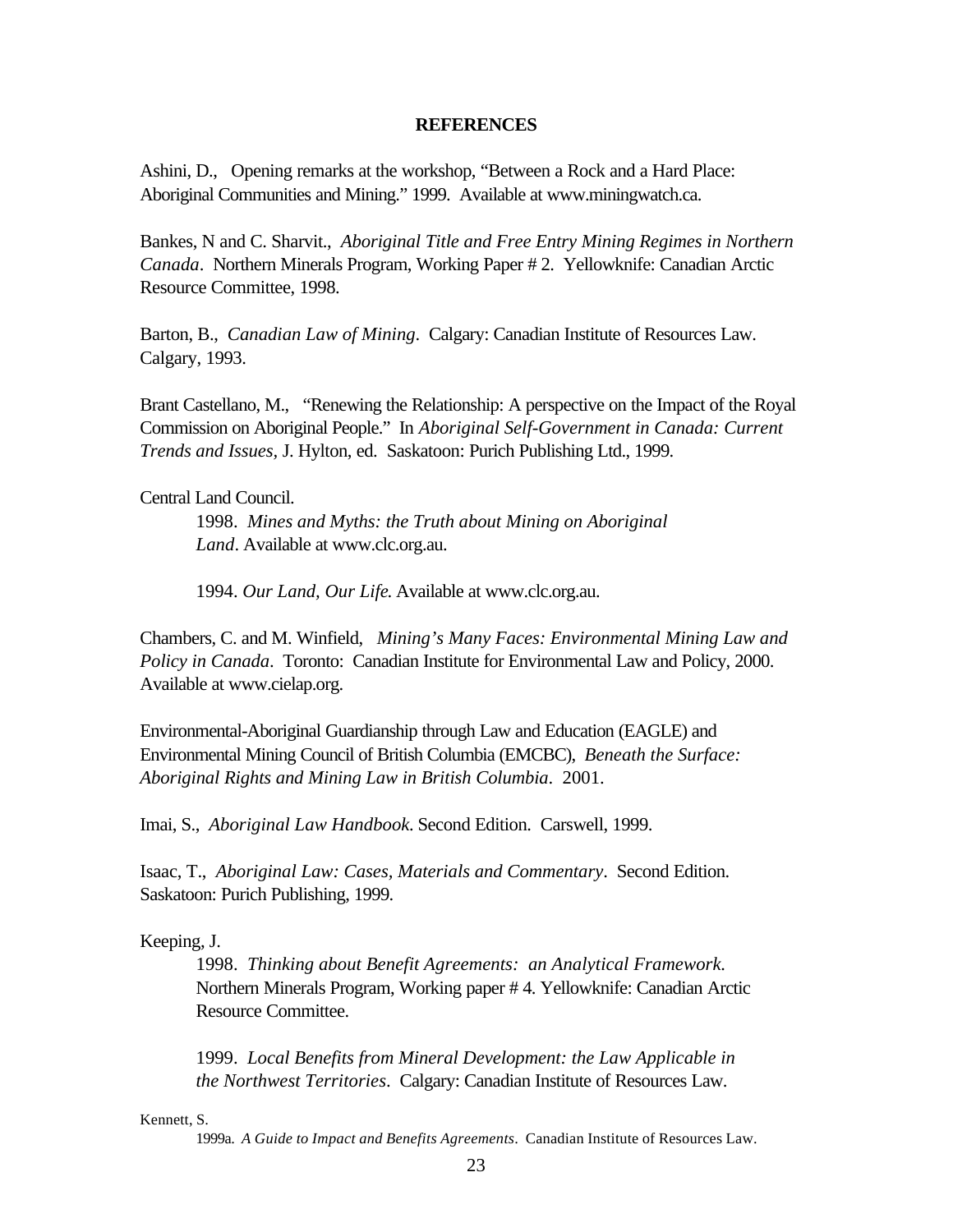1999b. *Issues and Options for a Policy on Impact and Benefits Agreements for the Northern Territories.* Prepared for the Mineral Directorate, Department of Indian Affairs and Northern Development. Calgary: Canadian Institute for Resources Law.

Kerr, A., *Impact and Benefits Agreements as Instruments for Aboriginal Participation in Non-Renewable Resource Development. A Report on Selected Case Studies.* National Roundtable on the Environment and the Economy. 2000.

Lane, M., H. Ross and A. Dale, "Social Impact Research: Integrating the Technical, Political and Planning Paradigms." In *Human Organisation*, 56 (3) 1997.

Notzke, C., *Aboriginal People and Natural Resources in Canada*. Centre for Aboriginal Management, Education and Training. North York: Captus University Publications, 1994.

O'Faircheallaigh, C.

1999. "An Australian Perspective on Impact and Benefit Agreements" In *Northern Perspectives*, 26: 4, Fall-Winter 1999-2000. Canadian Arctic Resource Committee.

> 1998. "Resource Development and Inequality in Indigenous Societies." In *World Development* 26 (3) March, 381-394.

1996. "Negotiating with Resource Companies: Issues and Constraints For Aboriginal Communities in Australia." In Howitt, R., J. Connell and P. Hirsch, eds. *Resources, Nations, and Indigenous Peoples: Case Studies from Australasia, Melanesia, and Southeast Asia.* Melbourne and New York: Oxford University Press, 1996.

 O'Reilly, K. and E. Eacott, *Aboriginal Peoples and Impact and Benefit Agreements: Report of a National Workshop*. Yellowknife, NWT, May 29-31, 1998. Northern Minerals Program, Working Paper # 7. Yellowknife: Canadian Arctic Resource Committee. 1999.

Parlee, B, *A Guide to Community-based Monitoring for Northern Communities*. Northern Minerals Program, Working Paper # 5. Yellowknife: Canadian Arctic Resource Committee. 1998.

Patterson, G., *Recent Developments in Aboriginal Law and What They Mean for Environmental Regulation*. Prepared for: Environmental Law 2001: Insight Information. Sept. 20-21, 2001.

*The Raglan Agreement*. Between: Makivik Corporation, Qarqalik Landholding Corporation of Salluit, North Village Corporation of Salluit, Nunaturlik Landholding Corporation of Kangiqsujuaq, North Village Corporation of Kangiqsujuaq and the Société Minière Raglan du Québec Ltée. February, 1995.

Tongamiut Inuit Annait and Ad Hoc Committee on Aboriginal Women and Mining in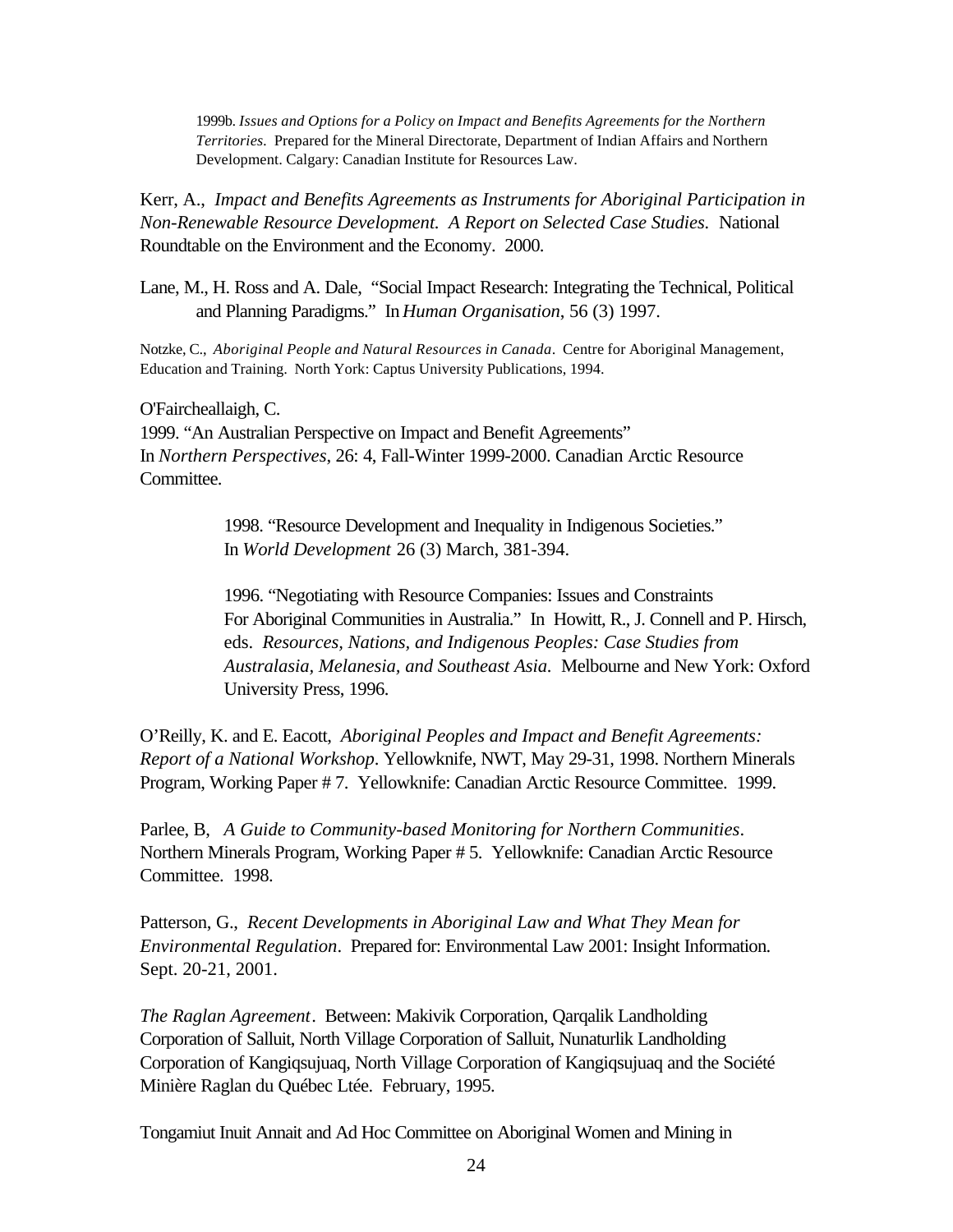Labrador. "Fifty two percent of the Population Deserves a Closer Look: A Proposal for Guidelines Regarding the Environmental and Socioeconomic Impacts on Women from Mining Development at Voisey's Bay." 1997. Available at www.innu.ca.

- 1.CELA examined some IBAs and relied on analysis of other agreements (e.g. Kennett 1999b). In the case of the Ekati mine, whose agreements are confidential, model agreements were used.
- 2.The proceedings from the workshops "Between a Rock and a Hard Place" (1999) and "On the Ground Research" (2000) can be found at www.miningwatch.ca.
- 3."Impact and Benefit Agreements" is not the only label under which these agreements appear. In Canada, they are also called Human Resources Development Agreements, Socioeconomic Agreements, Participation Agreements, Cooperation Agreements, etc. Sometimes the name reflects the content of the agreement. However, from a legal perspective, the name is not important, so long as the terms and purpose of the agreement are clearly defined and the agreement is enforceable (Keeping, 1998).
- 4.Earlier agreements between government and mining companies were most commonly called "Socio-Economic Agreements."
- 5.Keeping, 1998 at 5.
- 6.For example, in Canada, the Tahltan Development Corporation represents three Tahltan communities in Northwest B.C. and has established an Advisory Group on Mining to handle the workload involved in the negotiation with mining companies. Likewise, in the Northern Territory in Australia, the Central Land Council represents traditional landowners in their negotiation with development proponents. This practice has strengthened the position of Aboriginal parties in negotiations (CLC 1994, 1998).
- 7.*Delgamuukw v. British Columbia*, [1998] 1 C.N.L.R. 14 (SCC).

8.*Ibid.*

- 9.See EAGLE and EMCBC, 2001, Patterson, 2001, and Isaac, 1999.
- 10.*Nunavet Land Claims Agreement* (Ottawa: DIAND, 1993).
- 11.See *R. v. Sparrow*, [1990] 3 C.L.N.R. 160.
- 12.Exceptions include the provinces of Alberta, Nova Scotia and Prince Edward Island (Chambers and Winfield, 2000).
- 13.For a critique of the free entry system see Bankes and Sharvit, 1998.
- 14.For example, criminal law.
- 15.For example, education.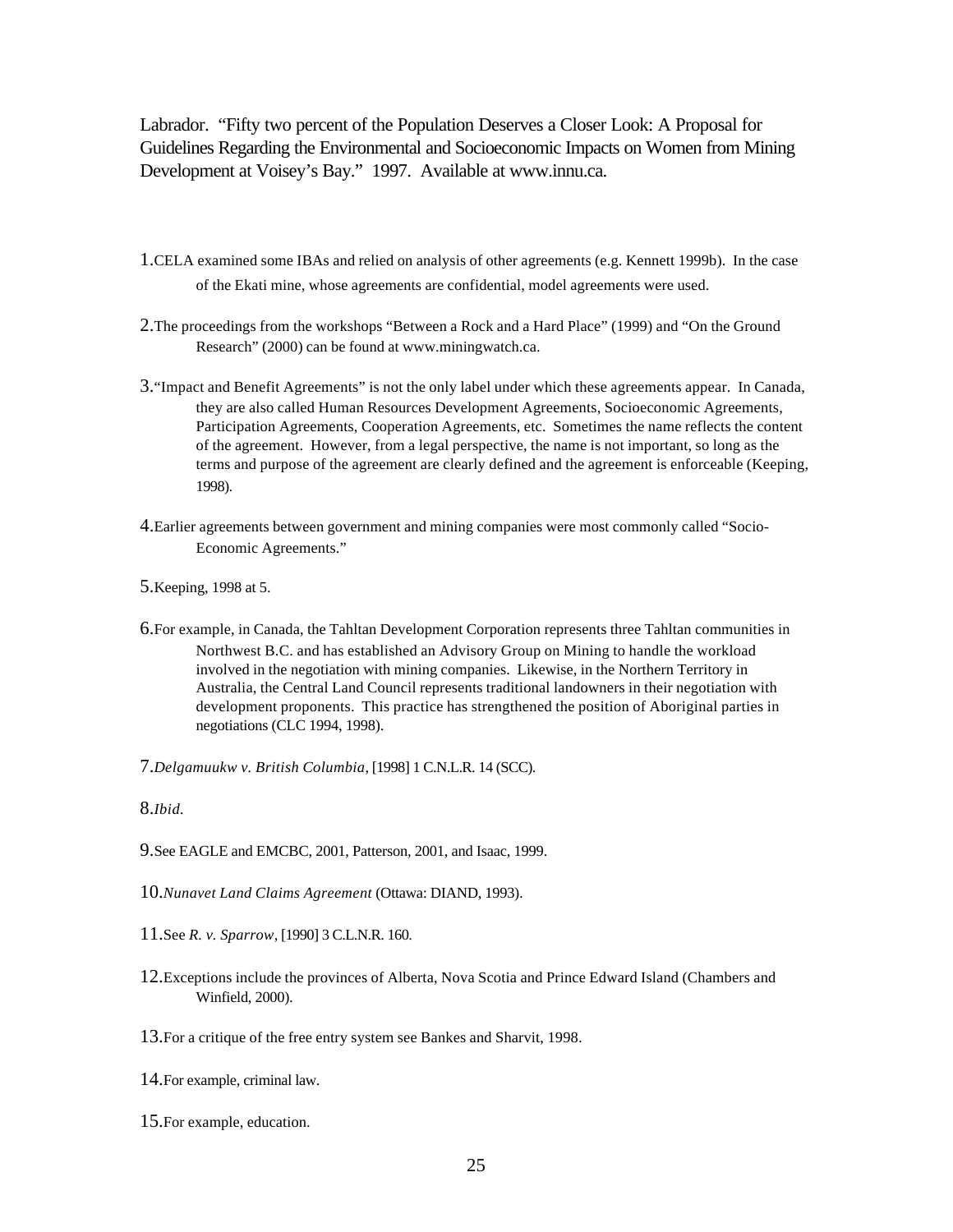16.*Fisheries Act* R.S.C. 1985, c. F-14.

17.For an overview of the environmental regulation of mining in Canada, see Chambers and Winfield, 2000.

18.R.S.C. 1985, c. I-5.

- 19.C.R.C. 1978, c. 956. The *Indian Mining Regulations* do not apply to British Columbia. Instead, mineral development on Indian reserves in that province is governed by the 1943 federal-provincial BC Indian Reserves Mineral Resources Agreement.
- 20.For example, the Sahtu Dene Metis and the Gwich'in comprehensive land claims agreements in the Northwest Territories require that a developer attempt to negotiate an access agreement with the First Nation. (Kennett, 1999b).
- 21.For example, the Sahtu Dene Metis and the Gwich'in comprehensive land claims agreements. (Kennett, 1999b).
- 22.O'Reilly and Eacott, 1998.
- 23. Article 26 of the Nunavut Land Claim Agreement defines a Major Development Project as one that entails the "development or exploitation, but not exploration, of resources wholly or partly under Inuit owned lands" and the hiring "during any five-year period, [of] more than 200 person years of employment or entails capital costs in excess of thirty-five million dollars (\$35,000,000.00), in constant 1986 dollars" (quoted in Keeping, 1999 at 53).

24.Keeping, 1999 at 31.

25.See Kennett, 1999b, and Personal Communication, Doug Paget, DIAND, October 12, 2001.

26.Article 26.9.

27.Kennett, 1999b.

- 28.At times these divisions correspond to differences within the community in terms of economic activities (for example, farmers may be more opposed to mining than truck drivers), age (because elder people may seek to preserve traditional culture whereas young people may want jobs at the mine), gender (because work opportunities at mines have traditionally been more available to men, whereas women tend to carry the impacts of mining more heavily), etc.
- 29. The experience of the Innu in Labrador through the work of the Taskforce on Mining Activities was very interesting in this regard (www.innu.ca).

30.See the analysis of the Cape York negotiation model in O'Faircheallaigh, 2000.

31.In the case of the Raglan Agreement, the Makivik Corporation signed a Memorandum of Understanding with Falconbridge. The Innu Nation has also drafted a document entitled "Mineral Exploration in Nitassinan: A Matter of Respect", which is available at www.innu.ca. Companies are asked to read this document before negotiating with the Innu Nation. Likewise, the Tahltan First Nation set a series of development principles in the 1980s that to date provide guidance in the negotiation with mining companies.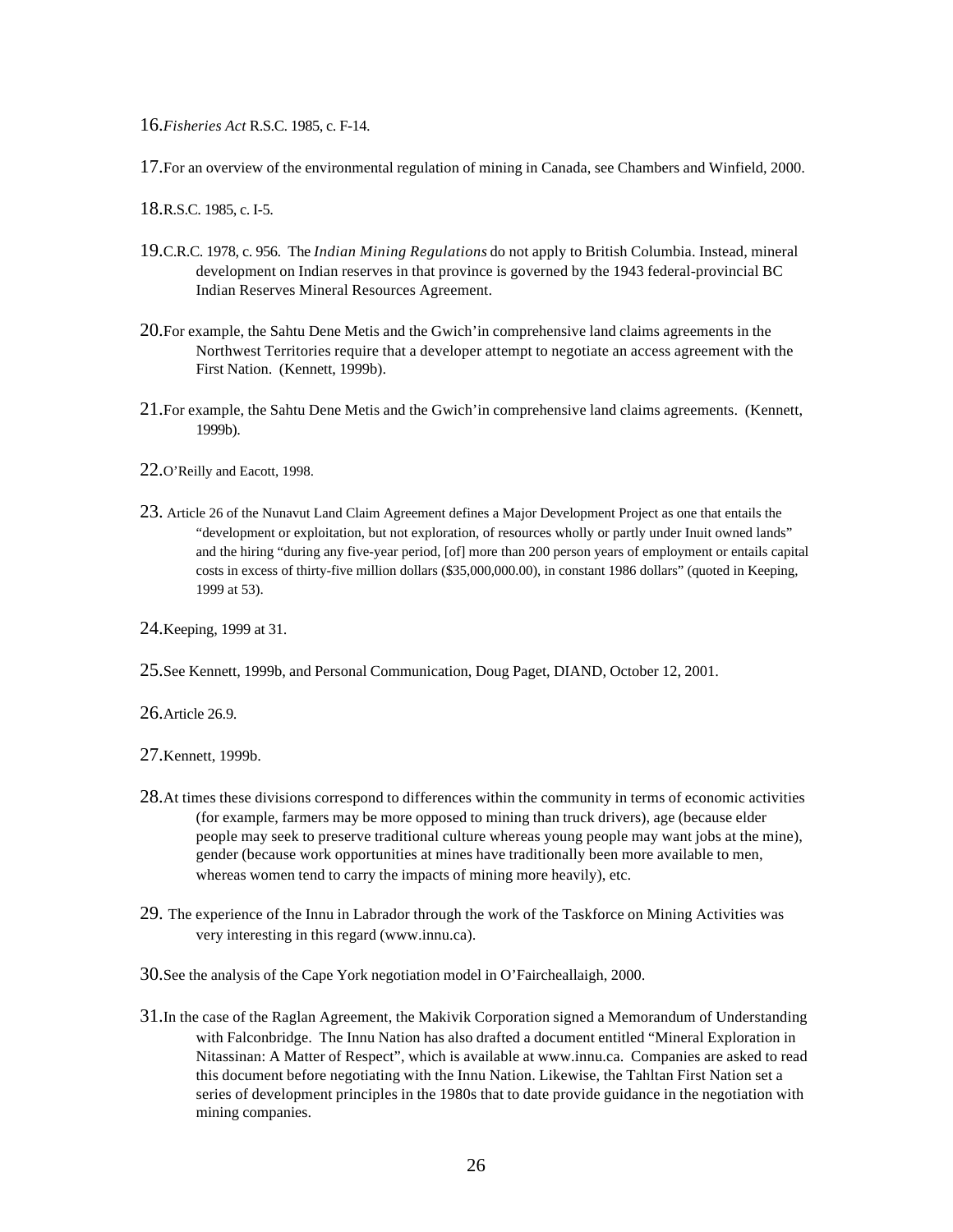32. For example, the purposes of the Raglan Agreement between five First Nation corporations and Société Minière Raglan du Québec Ltée are to:

-facilitate the development and operation of the mine in an efficient and environmentally sound manner

-facilitate equitable and meaningful participation for Inuit Beneficiaries -ensure that Inuit Beneficiaries derive direct and indirect social and/or economic benefits -ensure that the monitoring of impacts takes place and that unforeseen impacts, or impacts the scope or significance of which are greater than foreseen, are addressed -secure the support of the Inuit Parties for the development and operation of the mine, and -provide an efficient ongoing working relationship between the parties.

- 33.Quoted in Keeping, 1999a at 77.
- 34. The framework for IBA negotiation established under the *Nunavut Land Claims Agreement* prevents companies from including clauses of this kind by stating that "the negotiation and conclusion of an IIBA shall be without prejudice to any participation by the DIO [Designated Inuit Organization], any other Inuit organization, and any Inuit in any hearings or other proceedings of the NIRB [Nunavut Impact Review Board], the National Energy Board or any other administrative agency, or to the enforcement or contesting of any decision or order of such agency". (Art. 26, section 26.9.2. Quoted in Kennett, 1999a at 46).
- 35. This could include the translation of job advertisements, workplace signs and instructions into Aboriginal languages. Some IBAs also include language training for First Nations employees. Under the Raglan Agreement, the rules of conduct and the assessment criteria for work in the mine are to be explained to employees in trilingual format.
- 36.O'Reilly and Eacott, 1998; Kennett, 1999b.
- 37.The Inuit IBA between Echo Bay and the Kitikmeot Inuit Association for the ULU Project reads "for contracts under \$100,000, Echo Bay shall provide letters of intent to those businesses to which Echo Bay intends to award a contract subject to the business being able to obtain financing; and for those contracts for an amount greater than \$100,000, Echo Bay will provide conditional contracts" (5.20).
- 38.The IIBA between Echo Bay and the Kitikmeot Inuit Association reads: "for contracts less than \$50,000, Echo Bay may provide the successful Inuit business, excluding joint ventures, a 5% advance payment to assist the business in start-up. Echo Bay may elect to provide the 5% advance payment through in-kind services." (5.21).
- 39. For example, under the Raglan Agreement, the First Nation signatories receive CDN\$1 million payable when the company decides to proceed with the mine and CDN\$1 million payable when the mine starts producing commercially. Payments are placed in a trust fund. Likewise, the agreement envisages that the communities will receive CDN\$575,000/year for the first 5 years of commercial production; CDN\$775,000/year for years 5 – 9 of commercial production and CDN\$1,075,000/year for years 10 to the end of commercial production (if the mine operates for 15 years, the Inuit will receive CDN\$14,125,000). The Inuit also receive 4.5% of annual operating cash flow. This includes mine revenues less costs (costs include payments that are made to the Inuit). During 15 years of operation, this could be worth between \$50 and \$60 million dollars.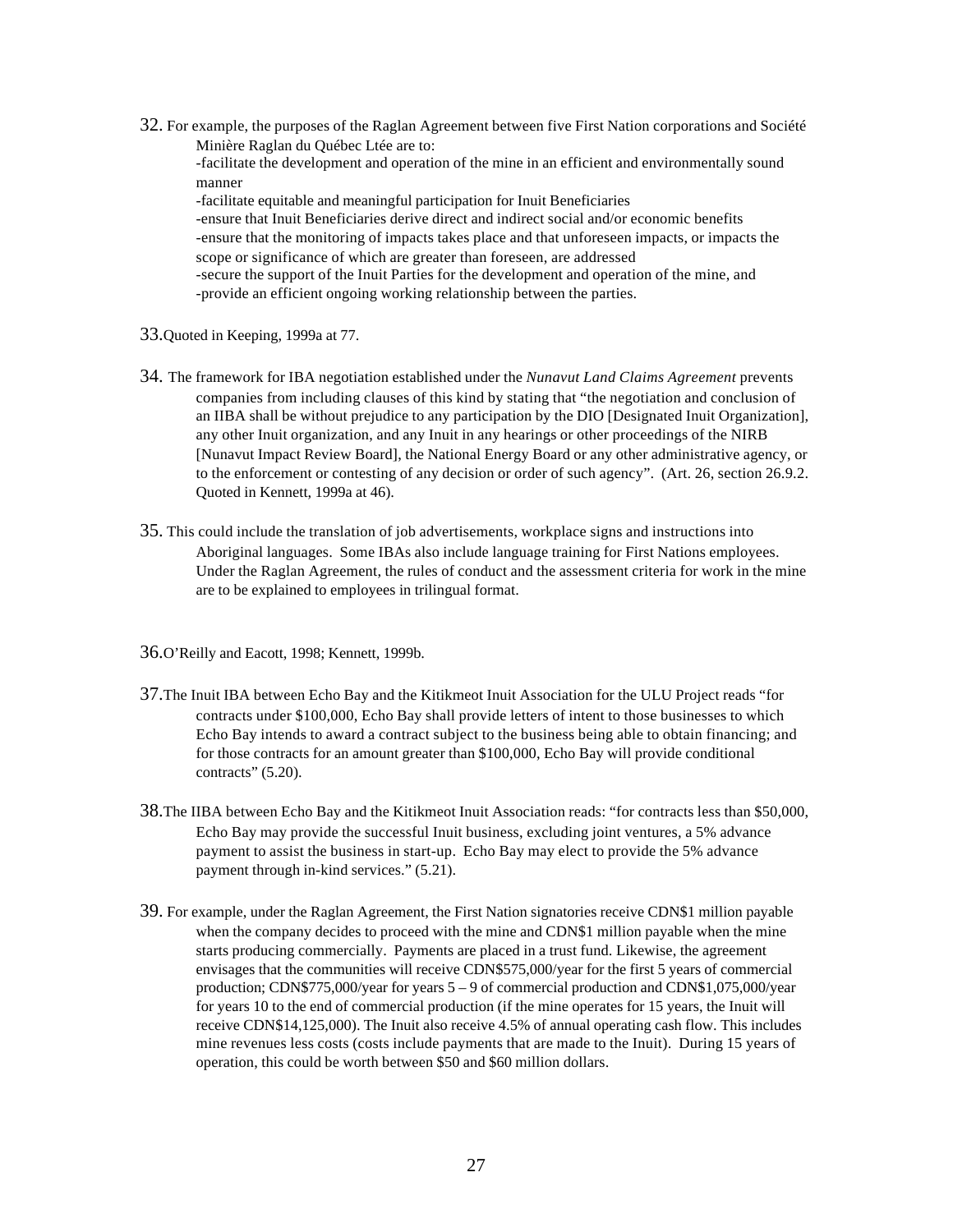- 40.Under the Raglan Agreement, the parties are to enter into a separate protocol governing compensation or remedial measures for individual Inuit harvesters whose camps and equipment need to be relocated in order to accommodate the works associated with the mine.
- 41.O'Faircheallaigh, 1998.
- 42.Inequalities can also arise between communities. In the Yukon Territory, there is an accord among First Nations whereby all communities can receive financial benefits from resource development projects, even from those occurring on another First Nation's land.
- 43.For example, the Environmental Agreement for BHP's Ekati mine with signatories BHP, the federal government, and the government of the Northwest Territories. Aboriginal organizations signed an implementation protocol for the Agreement.
- 44. With regard to the Raglan project, the mining company commissioned an Environmental Impact Assessment (EIA) for the mine. The EIA identifies the mine's potential environmental impacts and assesses the significance of these impacts. The EIA also sets out mitigation measures that the company agrees to undertake with respect to the impacts identified. Should better or more cost effective mitigation measures be discovered, the company, following consultation with the Raglan Committee (an oversight committee), may replace the measures originally identified in the agreement.
- 45.See Chambers and Winfield, 2000.
- 46.The Lupin Socio-Economic Plan between Echo Bay Mines and the Government of the Northwest Territories reads: "the company will take whatever precautions are necessary to minimise disruption to the migrating herds, including suspension of flights to the site for periods of up to 2 weeks."
- 47.It is estimated that there are 10,000 abandoned mines in Canada and 6,000 abandoned tailings sites, and that less than 20% of the lands affected by abandoned metal mines have ever been reclaimed (Chambers and Winfield, 2000 at 42).
- 48.Financial assurances for closure are required in British Columbia but have been under attack. See Chambers and Winfield, 2000.
- 49. For example, the Raglan Agreement includes a clause assuring that the agreement does not affect the right of any party to claim damages caused by toxic substances that result from mine operations.
- 50.See O'Faircheallaigh, 1999; Lane et. al, 1997.
- 51. BHP currently has stewardship for approximately 126 archeological sites (Kerr, 2000 at 17).
- 52.Tongamiut Inuit Annait, 1997.
- 53.*Ibid*.
- 54. The Raglan Agreement provides for the creation of the Raglan Committee. Its purposes are to provide a formal forum for communication between the parties, to establish a framework for cooperation regarding the implementation of the agreement and the mine, and to carry out a number of additional functions. The committee is comprised of 3 representatives from both the Inuit and